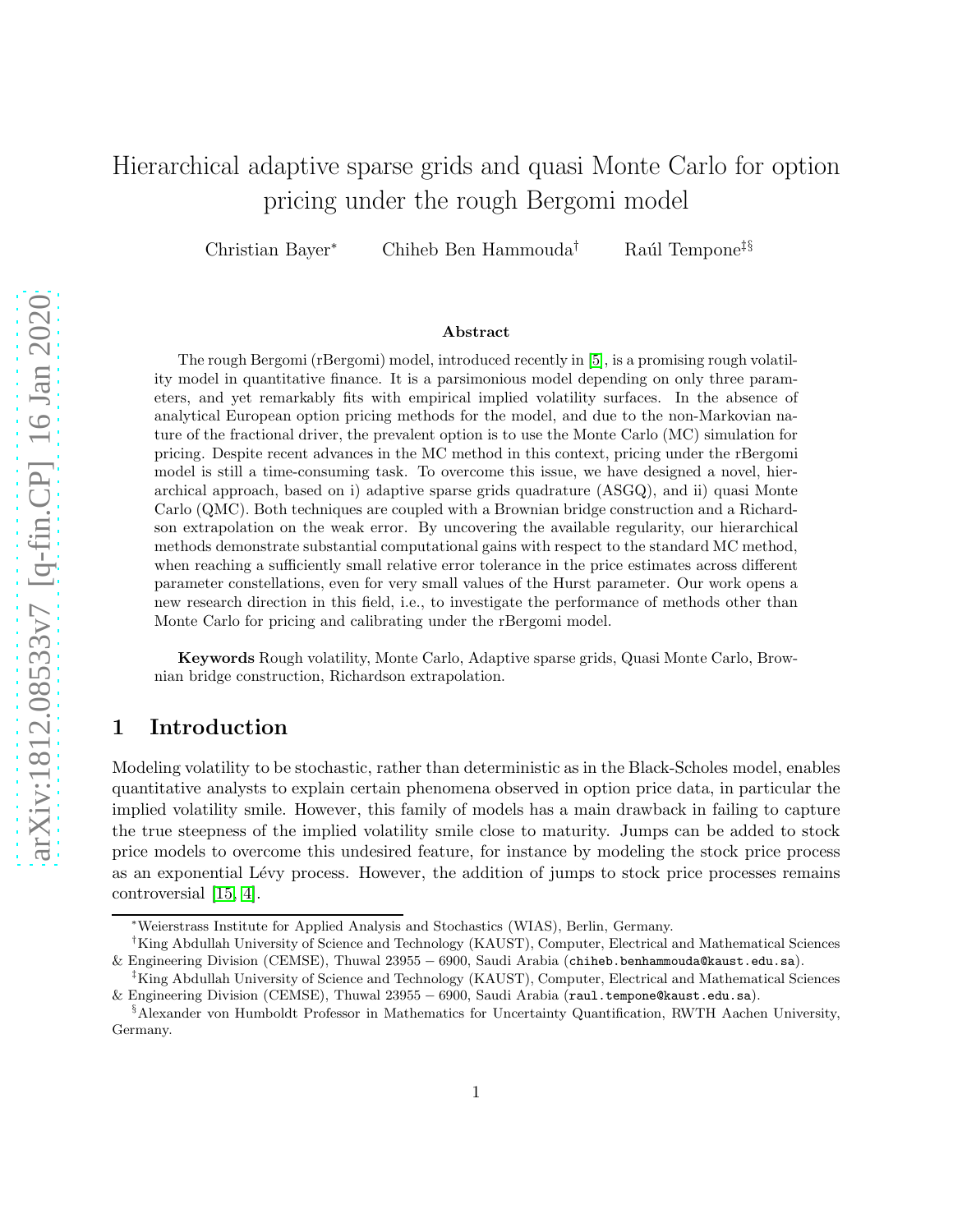Motivated by the statistical analysis of realized volatility by Gatheral, Jaisson and Rosenbaum [\[24\]](#page-22-1) and the theoretical results on implied volatility [\[3,](#page-21-2) [22\]](#page-22-2), rough stochastic volatility has emerged as a new paradigm in quantitative finance, overcoming the observed limitations of diffusive stochastic volatility models. In these models, the trajectories of the volatility have lower Hölder regularity than the trajectories of standard Brownian motion [\[5,](#page-21-0) [24\]](#page-22-1). In fact, they are based on fractional Brownian motion (fBm), which is a centered Gaussian process whose covariance structure depends on the so-called Hurst parameter, H (we refer to [\[33,](#page-23-0) [17,](#page-22-3) [12\]](#page-22-4) for more details regarding the fBm processes). In the rough volatility case, where  $0 < H < 1/2$ , the fBm has negatively correlated increments and rough sample paths. Gatheral, Jaisson, and Rosenbaum [\[24\]](#page-22-1) empirically demonstrated the advantages of such models. For instance, they showed that the log-volatility in practice has a similar behavior to fBm with the Hurst exponent  $H \approx 0.1$  at any reasonable time scale (see also [\[23\]](#page-22-5)). These results were confirmed by Bennedsen, Lunde and Pakkanen [\[9\]](#page-22-6), who studied over a thousand individual US equities and showed that H lies in  $(0, 1/2)$  for each equity. Other works [\[9,](#page-22-6) [5,](#page-21-0) [24\]](#page-22-1) showed additional benefits of such rough volatility models over standard stochastic volatility models, in terms of explaining crucial phenomena observed in financial markets.

The rough Bergomi (rBergomi) model, proposed by Bayer, Friz and Gatheral [\[5\]](#page-21-0), was one of the first developed rough volatility models. This model, which depends on only three parameters, shows a remarkable fit to empirical implied volatility surfaces. The construction of the rBergomi model was performed by moving from a physical to a pricing measure and by simulating prices under that model to fit the implied volatility surface well in the case of the S&P 500 index with few parameters. The model may be seen as a non-Markovian extension of the Bergomi variance curve model [\[11\]](#page-22-7).

Despite the promising features of the rBergomi model, pricing and hedging under such a model still constitutes a challenging and time-consuming task due to the non-Markovian nature of the fractional driver. In fact, standard numerical pricing methods, such as PDE discretization schemes, asymptotic expansions and transform methods, although efficient in the case of diffusion, are not easily carried over to the rough setting (with the remarkable exception of the rough Heston model [\[18,](#page-22-8) [20,](#page-22-9) [1,](#page-21-3) [19\]](#page-22-10) and its affine extensions [\[30,](#page-23-1) [25\]](#page-22-11)). Furthermore, due to the lack of Markovianity and affine structure, conventional analytical pricing methods do not apply. To the best of our knowledge, the only prevalent method for pricing options under such models is the Monte Carlo (MC) simulation. In particular, recent advances in simulation methods for the rBergomi model and different variants of pricing methods based on MC under such a model have been proposed in [\[5,](#page-21-0) [6,](#page-21-4) [10,](#page-22-12) [35,](#page-23-2) [31\]](#page-23-3). For instance, in [\[35\]](#page-23-2), the authors use a novel composition of variance reduction methods. When pricing under the rBergomi model, they achieved substantial computational gains over the standard MC method. Greater analytical understanding of option pricing and implied volatility under this model has been achieved in [\[32,](#page-23-4) [21,](#page-22-13) [7\]](#page-21-5). It is crucial to note that hierarchical variance reduction methods, such as multilevel Monte Carlo (MLMC), are inefficient in this context, because of the poor behavior of the strong error, that is of the order of H [\[38\]](#page-23-5).

Despite recent advances in the MC method, pricing under the rBergomi model is still computationally expensive. To overcome this issue, we design novel, fast option pricers for options whose underlyings follow the rBergomi model, based on i) adaptive sparse grids quadrature (ASGQ), and ii) quasi Monte Carlo (QMC). Both techniques are coupled with Brownian bridge construction and Richardson extrapolation. To use these two deterministic quadrature techniques (ASGQ and QMC) for our purposes, we solve two main issues that constitute the two stages of our newly designed method. In the first stage, we smoothen the integrand by using the conditional expectation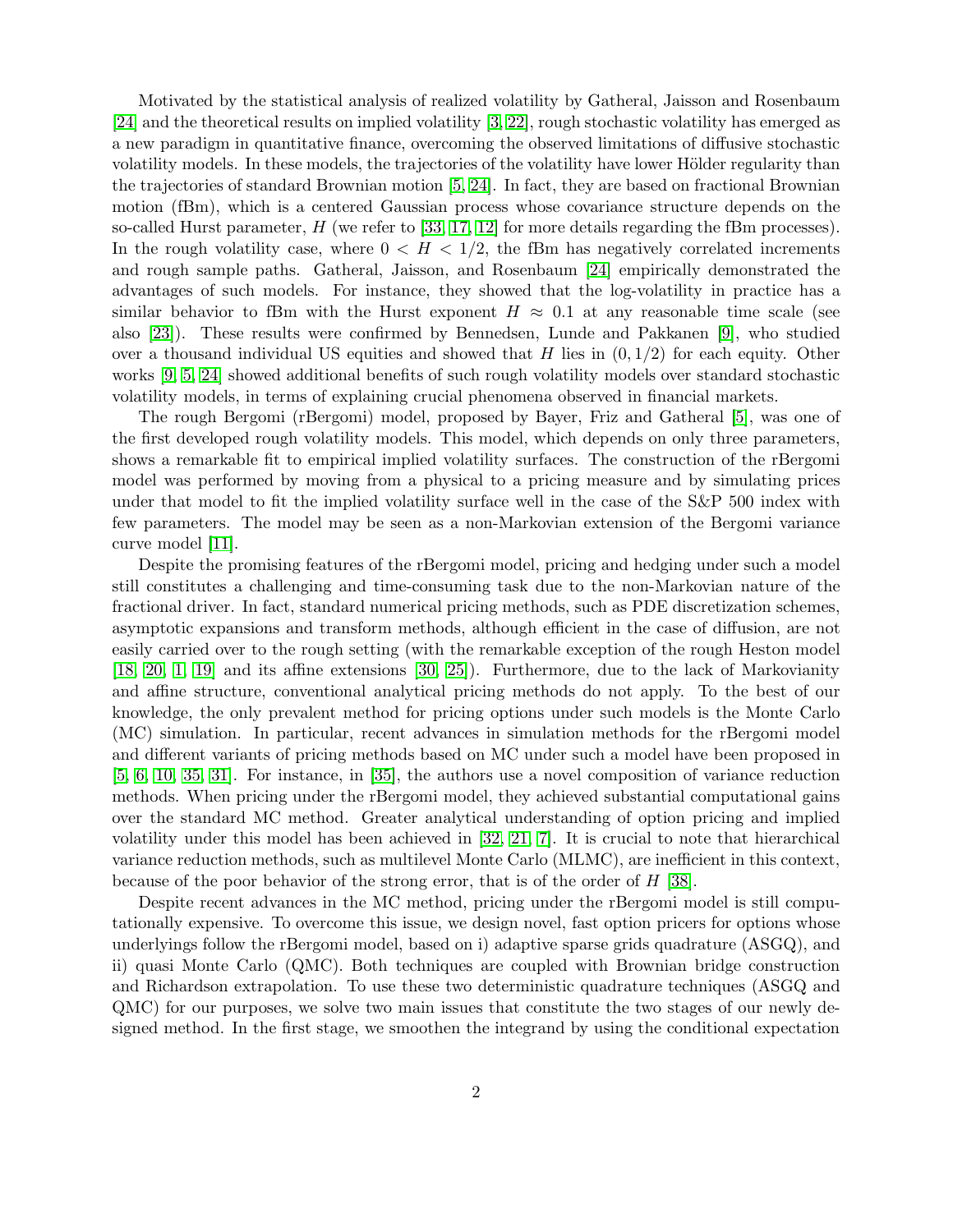tools, as was proposed in [\[41\]](#page-23-6) in the context of Markovian stochastic volatility models, and in [\[8\]](#page-21-6) in the context of basket options. In a second stage, we apply the deterministic quadrature method, to solve the integration problem. At this stage, we apply two hierarchical representations, before using the ASGQ or QMC method, to overcome the issue of facing a high-dimensional integrand due to the discretization scheme used for simulating the rBergomi dynamics. Given that ASGQ and QMC benefit from anisotropy, the first representation consists in applying a hierarchical path generation method, based on a Brownian bridge construction, with the aim of reducing the effective dimension. The second technique consists in applying Richardson extrapolation to reduce the bias (weak error), which, in turn, reduces the number of time steps needed in the coarsest level to achieve a certain error tolerance and consequently the maximum number of dimensions needed for the integration problem. We emphasize that we are interested in the pre-asymptotic regime (corresponding to a small number of time steps), and that the use of Richardson extrapolation is justified by conjectures [3.1](#page-7-0) and [4.6,](#page-14-0) and our observed experimental results in that regime, which suggest, in particular, that we have convergence of order one for the weak error and that the pre-asymptotic regime is enough to achieve sufficiently accurate estimates for the option prices. Furthermore, we stress that no proper weak error analysis has been performed in the rough volatility context, which proves to be subtle, due to the absence of a Markovian structure. We also believe that we are the first to claim that both hybrid and exact schemes have a weak error of order one, which is justified at least numerically.

To the best of our knowledge, we are also the first to propose (and design) a pricing method, in the context of rough volatility models, one that is based on deterministic quadrature methods. As illustrated by our numerical experiments for different parameter constellations, our proposed methods appear to be competitive to the MC approach, which is the only prevalent method in this context. Assuming one targets price estimates with a sufficiently small relative error tolerance, our proposed methods demonstrate substantial computational gains over the standard MC method, even for very small values of H. However, we do not claim that these gains will hold in the asymptotic regime, which requires a higher accuracy. Furthermore, in this work, we limit ourselves to comparing our novel proposed methods against the standard MC. A more systematic comparison with the variant of MC proposed in [\[35\]](#page-23-2) is left for future research.

We emphasize that applying deterministic quadrature for the family of (rough) stochastic volatility models is not straightforward, but we propose an original way to overcome the high dimensionality of the integration domain, by first reducing the total dimension using Richardson extrapolation and then coupling Brownian bridge construction with ASGQ or QMC for an optimal performance of our proposed methods. Furthermore, our proposed methodology shows a robust performance with respect to the values of the Hurst parameter  $H$ , as illustrated through the different numerical examples with even very low values of  $H$ . We stress that the performance of hierarchical variance reduction methods such as MLMC is very sensitive to the values of  $H$ , since rough volatility models are numerically tough in the sense that they admit low convergence rates for the mean square approximation (strong convergence rates) (see [\[38\]](#page-23-5)).

While our focus is on the rBergomi model, our approach is applicable to a wide class of stochastic volatility models and in particular rough volatility models, since the approach that we propose does not use any particular property of the rBergomi model, and even the analytic smoothing step can be performed in almost similar manner for any stochastic volatility model.

This paper is structured as follows: We begin in Section [2](#page-3-0) by introducing the pricing framework that we are considering in this study. We provide some details about the rBergomi model, option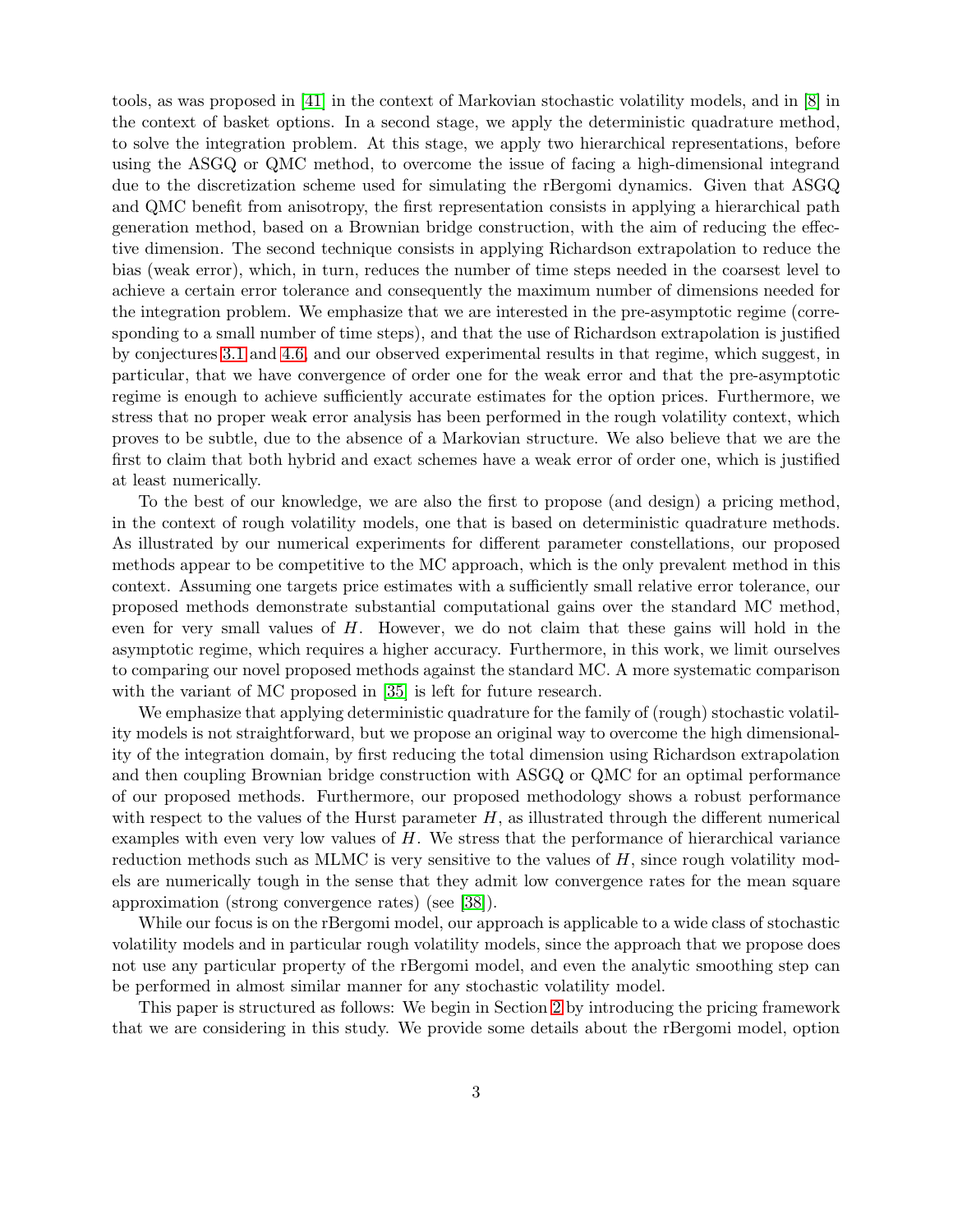pricing under this model and the simulation schemes used to simulate asset prices following the rBergomi dynamics. We also explain how we choose the optimal simulation scheme for an optimal performance of our approach. In Section [3,](#page-7-1) we discuss the weak error in the context of the rBergomi. Then, in Section [4,](#page-8-0) we explain the different building blocks that constitute our proposed methods, which are basically ASGQ, QMC, Brownian bridge construction, and Richardson extrapolation. Finally, in Section [5](#page-14-1) we show the results obtained through the different numerical experiments conducted across different parameter constellations for the rBergomi model. The reported results show the promising potential of our proposed methods in this context.

# <span id="page-3-0"></span>2 Problem setting

In this section, we introduce the pricing framework that we consider in this work. We start by giving some details on the rBergomi model proposed in [\[5\]](#page-21-0). We then derive the formula of the price of a European call option under the rBergomi model in Section [2.2.](#page-4-0) Finally, we explain some details about the schemes that we use to simulate the dynamics of asset prices under the rBergomi model.

### 2.1 The rBergomi model

We consider the rBergomi model for the price process  $S_t$  as defined in [\[5\]](#page-21-0), normalized to  $r = 0$  (r is the interest rate), which is defined by

<span id="page-3-1"></span>(2.1) 
$$
dS_t = \sqrt{v_t} S_t dZ_t,
$$

$$
v_t = \xi_0(t) \exp\left(\eta \widetilde{W}_t^H - \frac{1}{2} \eta^2 t^{2H}\right),
$$

where the Hurst parameter  $0 < H < 1/2$  and  $\eta > 0$ . We refer to  $v_t$  as the variance process, and  $\xi_0(t) = \mathbf{E}[v_t]$  is the forward variance curve. Here,  $\overline{W}^H$  is a certain Riemann-Liouville fBm process  $[34, 40]$  $[34, 40]$ , defined by

<span id="page-3-2"></span>(2.2) 
$$
\widetilde{W}_t^H = \int_0^t K^H(t-s)dW_s^1, \quad t \ge 0,
$$

where the kernel  $K^H : \mathbb{R}_+ \to \mathbb{R}_+$  is

$$
K^{H}(t - s) = \sqrt{2H}(t - s)^{H-1/2}, \quad \forall \, 0 \le s \le t.
$$

By construction,  $\widetilde{W}^H$  is a centered, locally  $(H - \epsilon)$ - Hölder continuous Gaussian process with  $Var\left[\widetilde{W}_{t}^{H}\right]$  $\vert t \vert = t^{2H}$ , and a dependence structure defined by

$$
\mathbf{E}\left[\widetilde{W}_u^H \widetilde{W}_v^H\right] = u^{2H} C\left(\frac{v}{u}\right), \quad v > u,
$$

where for  $x \ge 1$  and  $\gamma = \frac{1}{2} - H$ 

$$
C(x) = 2H \int_0^1 \frac{ds}{(1-s)^{\gamma}(x-s)^{\gamma}}.
$$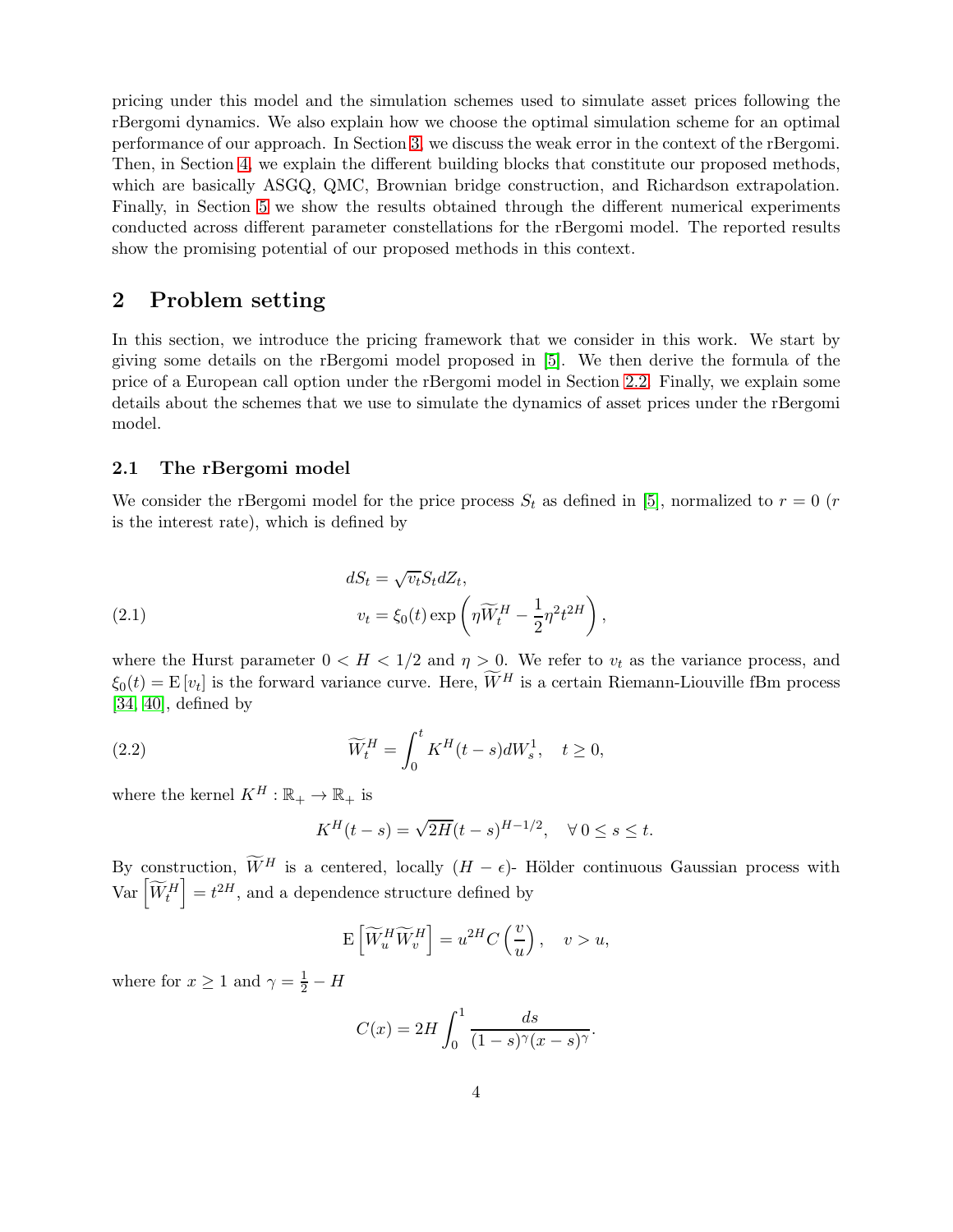In [\(2.1\)](#page-3-1) and [\(2.2\)](#page-3-2),  $W^1$ , Z denote two *correlated* standard Brownian motions with correlation  $\rho \in$  $|-1, 0|$ , so that we can represent Z in terms of  $W<sup>1</sup>$  as

$$
Z = \rho W^1 + \overline{\rho} W^\perp = \rho W^1 + \sqrt{1 - \rho^2} W^\perp,
$$

where  $(W^1, W^{\perp})$  are two independent standard Brownian motions. Therefore, the solution to  $(2.1)$ , with  $S(0) = S_0$ , can be written as

(2.3) 
$$
S_t = S_0 \exp\left(\int_0^t \sqrt{v(s)} dZ(s) - \frac{1}{2} \int_0^t v(s) ds\right), \quad S_0 > 0
$$

$$
v_u = \xi_0(u) \exp\left(\eta \widetilde{W}_u^H - \frac{\eta^2}{2} u^{2H}\right), \quad \xi_0 > 0.
$$

### <span id="page-4-0"></span>2.2 Option pricing under the rBergomi model

We are interested in pricing European call options under the rBergomi model. Assuming  $S_0 =$ 1, and using the conditioning argument on the  $\sigma$ -algebra generated by  $W^1$ , and denoted by  $\sigma(W^1(t), t \leq T)$  (an argument first used by [\[41\]](#page-23-6) in the context of Markovian stochastic volatility models), we can show that the call price is given by

$$
C_{RB} (T, K) = E [(S_T - K)^+] = E [E [(S_T - K)^+] \sigma (W^1(t), t \le T)] = E [C_{BS} (S_0 = \exp \left( \rho \int_0^T \sqrt{v_t} dW_t^1 - \frac{1}{2} \rho^2 \int_0^T v_t dt \right), k = K, \sigma^2 = (1 - \rho^2) \int_0^T v_t dt \Big) ,
$$

<span id="page-4-1"></span>where  $C_{\text{BS}}(S_0, k, \sigma^2)$  denotes the Black-Scholes call price function, for initial spot price  $S_0$ , strike price k and volatility  $\sigma^2$ .

[\(2.4\)](#page-4-1) can be obtained by using the orthogonal decomposition of  $S_t$  into  $S_t^1$  and  $S_t^2$ , where

$$
S_t^1 = \mathcal{E}\{\rho \int_0^t \sqrt{v_s} dW_s^1\}, \ S_t^2 = \mathcal{E}\{\sqrt{1-\rho^2} \int_0^t \sqrt{v_s} dW_s^{\perp}\},
$$

and  $\mathcal{E}(.)$  denotes the stochastic exponential; then, by conditional log-normality, we have

$$
\log S_t | \sigma \{ W^1(s), s \le t \} \sim \mathcal{N} \left( \log S_t^1 - \frac{1}{2} (1 - \rho^2) \int_0^t v_s ds, (1 - \rho^2) \int_0^t v_s ds \right).
$$

We point out that the analytical smoothing, based on conditioning, performed in  $(2.4)$  enables us to uncover the available regularity, and hence get a smooth, analytic integrand inside the expectation. Therefore, applying a deterministic quadrature technique such as ASGQ or QMC becomes an adequate option for computing the call price, as we will investigate later. A similar conditioning was used in [\[35\]](#page-23-2) but for variance reduction purposes only.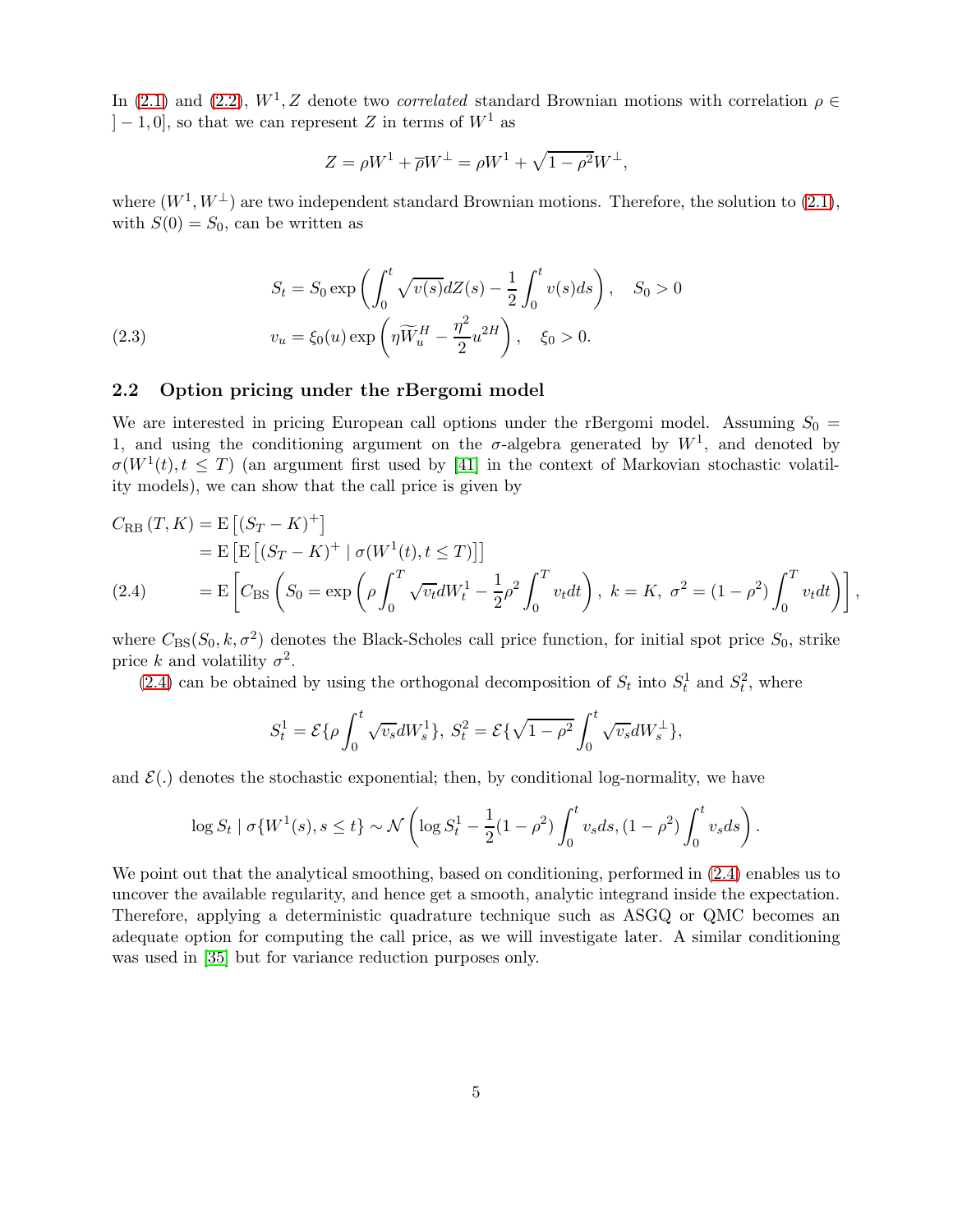### 2.3 Simulation of the rBergomi model

One of the numerical challenges encountered in the simulation of rBergomi dynamics is the computation of  $\int_0^T \sqrt{v_t} dW_t^1$  and  $\tilde{V} = \int_0^T v_t dt$  in [\(2.4\)](#page-4-1), mainly because of the singularity of the Volterra kernel  $K^H(s-t)$  at the diagonal  $s = t$ . In fact, one needs to jointly simulate two Gaussian processes  $(W_t^1, \tilde{W}_t^H : 0 \le t \le T)$ , resulting in  $W_{t_1}^1, \ldots, W_{t_N}^1$  and  $\tilde{W}_{t_1}^H, \ldots, \tilde{W}_{t_N}^H$  along a given time grid  $t_1 < \cdots < t_N$ . In the literature, there are essentially two suggested ways to achieve this:

- i) Covariance based approach (exact simulation)  $[5, 7]$  $[5, 7]$ :  $W^1_{t_1}, \ldots, W^1_{t_N}, \widetilde{W}^H_{t_1}, \ldots, \widetilde{W}^H_{t_N}$ together form a (2N)-dimensional Gaussian random vector with a computable covariance matrix, and therefore one can use Cholesky decomposition of the covariance matrix to produce exact samples of  $W_{t_1}^1, \ldots, W_{t_N}^1, \overline{W_{t_1}^H}, \ldots, \overline{W_{t_N}^H}$  from 2N-dimensional Gaussian random vector as an input. This method is exact but slow. The simulation requires  $\mathcal{O}(N^2)$  flops. Note that the offline cost is  $\mathcal{O}(N^3)$  flops.
- ii) The hybrid scheme of [\[10\]](#page-22-12): This scheme uses a different approach, which is essentially based on Euler discretization, and approximates the kernel function in [\(2.2\)](#page-3-2) by a power function near zero and by a step function elsewhere, which results in an approximation combining Wiener integrals of the power function and a Riemann sum (see [\(2.5\)](#page-6-0) and [\[10\]](#page-22-12) for more details). This approximation is inexact in the sense that samples produced here do not exactly have the distribution of  $W_{t_1}^1, \ldots, W_{t_N}^1, \overline{W_{t_1}^H}, \ldots, \overline{W_{t_N}^H}$ . However, they are much more accurate than the samples produced from a simple Euler discretization, and much faster than method  $(i)$ . As in method  $(i)$ , in this case, we need a 2N-dimensional Gaussian random input vector to produce one sample of  $W_{t_1}^1, \ldots, W_{t_N}^1, \widetilde{W}_{t_1}^H, \ldots, \widetilde{W}_{t_N}^H$ .

### <span id="page-5-0"></span>2.3.1 On the choice of the simulation scheme in our approach

The choice of the simulation scheme in our approach was based on the observed behavior of the weak rates. Through our numerical experiments (see Table [5.1](#page-15-0) for the tested examples), we observe that, although the hybrid and exact schemes seem to converge with a weak error of order  $\mathcal{O}(\Delta t)$ , the pre-asymptotic behavior of the weak rate is different for both schemes (we provide a short discussion of the weak error in Section [3\)](#page-7-1). As an illustration, from Figure [2.1](#page-6-1) for Set 1 parameter in Table [5.1,](#page-15-0) the hybrid scheme has a consistent convergence behavior in the sense that it behaves in an asymptotic manner, basically right from the beginning, whereas the exact scheme does not. On the other hand, the constant seems to be considerably smaller for the exact scheme. These two features make the hybrid scheme the best choice to work within our context, since our approach is based on hierarchical representations involving the use of Richardson extrapolation (see Section [4.4\)](#page-13-0).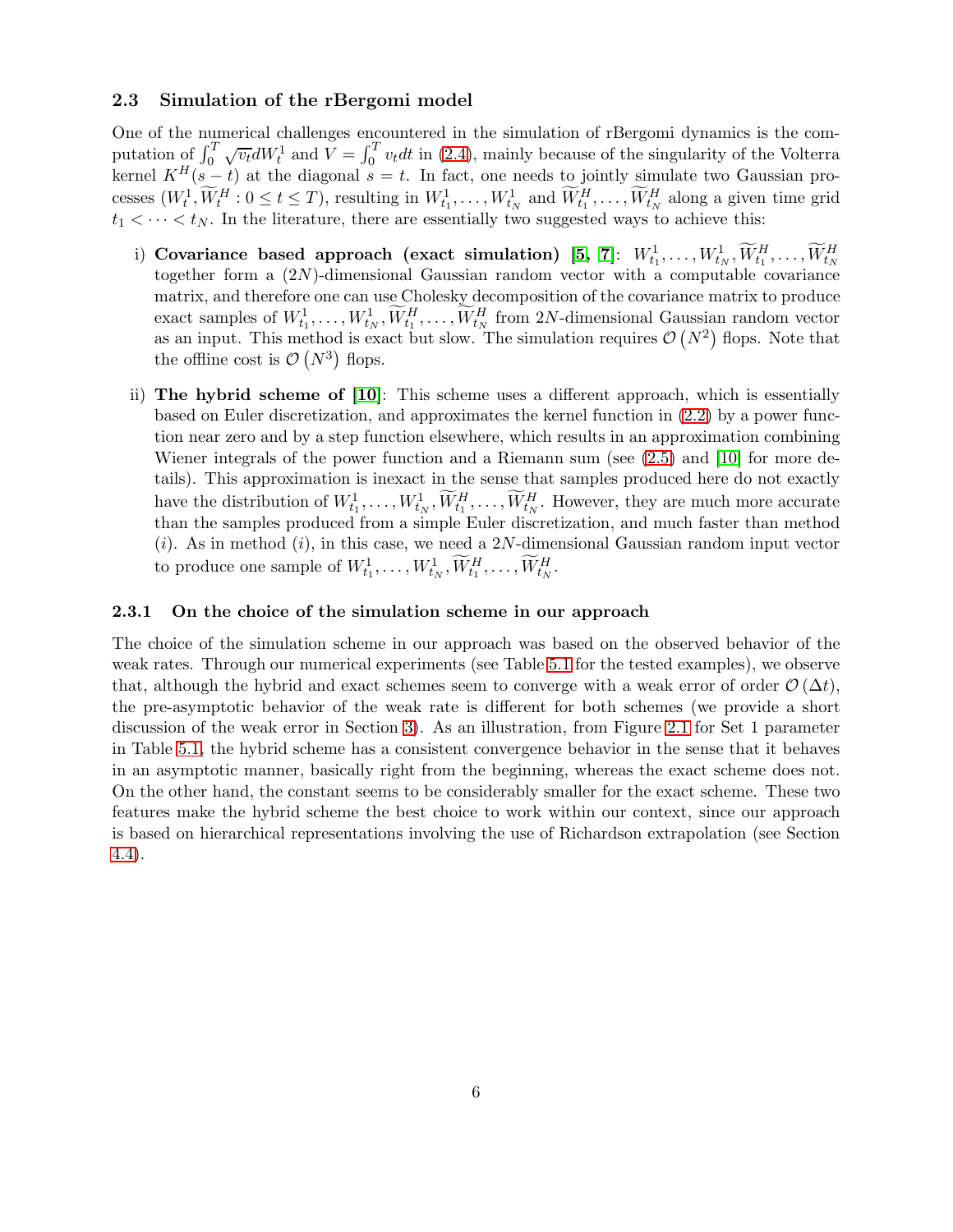<span id="page-6-1"></span>

Figure 2.1: The convergence of the weak error  $\mathcal{E}_B$ , defined in [\(3.1\)](#page-7-2), using MC with  $6 \times 10^6$  samples, for Set 1 parameter in Table [5.1.](#page-15-0) We refer to  $C_{RB}$  (as in [\(2.4\)](#page-4-1)) for  $E[g(X)]$ , and to  $C_{RB}^N$  (as in [\(4.1\)](#page-8-1)) for E  $[g(X_{\Delta t})]$ . The upper and lower bounds are 95% confidence intervals. a) With the hybrid scheme b) With the exact scheme.

### <span id="page-6-3"></span>2.3.2 The hybrid scheme

Let us denote the number of time steps by  $N$ . As motivated in Section [2.3.1,](#page-5-0) in this work we use the hybrid scheme, which, on an equidistant grid  $\{0, \frac{1}{N}\}$  $\frac{1}{N}, \frac{2}{N}$  $\frac{2}{N}, \ldots, \frac{NT}{N}$  $\frac{V}{N}$ , is given by the following,

<span id="page-6-0"></span>(2.5)

$$
\widetilde{W}^H_{\frac{i}{N}}\approx \overline{W}^H_{\frac{i}{N}}=\sqrt{2H}\left(\sum_{k=1}^{\min(i,\kappa)}\int_{\frac{i}{N}-\frac{k}{N}}^{\frac{i}{N}-\frac{k}{N}+\frac{1}{N}}\left(\frac{i}{N}-s\right)^{H-1/2}dW^1_s+\sum_{k=\kappa+1}^i\left(\frac{b_k}{N}\right)^{H-1/2}\int_{\frac{i}{N}-\frac{k}{N}}^{\frac{i}{N}-\frac{k}{N}+\frac{1}{N}}dW^1_s\right),
$$

which results for  $\kappa = 1$  in [\(2.6\)](#page-6-2)

<span id="page-6-2"></span>
$$
(2.6) \qquad \widetilde{W}_{\frac{i}{N}}^H \approx \overline{W}_{\frac{i}{N}}^H = \sqrt{2H} \left( W_i^2 + \sum_{k=2}^i \left( \frac{b_k}{N} \right)^{H - \frac{1}{2}} \left( W_{\frac{i - (k-1)}{N}}^1 - W_{\frac{i - k}{N}}^1 \right) \right), \quad 1 \le i \le N,
$$

where

(2.7) 
$$
W_i^2 = \int_{\frac{i-1}{N}}^{\frac{i}{N}} (\frac{i}{N} - s)^{H-1/2} dW_s^1, \quad b_k = \left(\frac{k^{H+\frac{1}{2}} - (k-1)^{H+\frac{1}{2}}}{H+\frac{1}{2}}\right)^{\frac{1}{H-\frac{1}{2}}}.
$$

The sum in [\(2.6\)](#page-6-2) requires the most computational effort in the simulation. Given that [\(2.6\)](#page-6-2) can be seen as discrete convolution (see [\[10\]](#page-22-12)), we employ the fast Fourier transform to evaluate it, which results in  $\mathcal{O}(N \log N)$  floating point operations.

We note that the variates  $\overline{W}_0^H$  $\overline{W}_{0}^{H}, \overline{W}_{\frac{N}{N}}^{H}, \ldots, \overline{W}_{\frac{N}{N}}^{H}$  are generated by sampling N i.i.d draws from a  $(\kappa + 1)$ -dimensional Gaussian distribution and computing a discrete convolution. For the case of  $\kappa = 1$ , we denote these pairs of Gaussian random vectors from now on by  $(\mathbf{W}^{(1)}, \mathbf{W}^{(2)})$ , and we refer to [\[10\]](#page-22-12) for more details.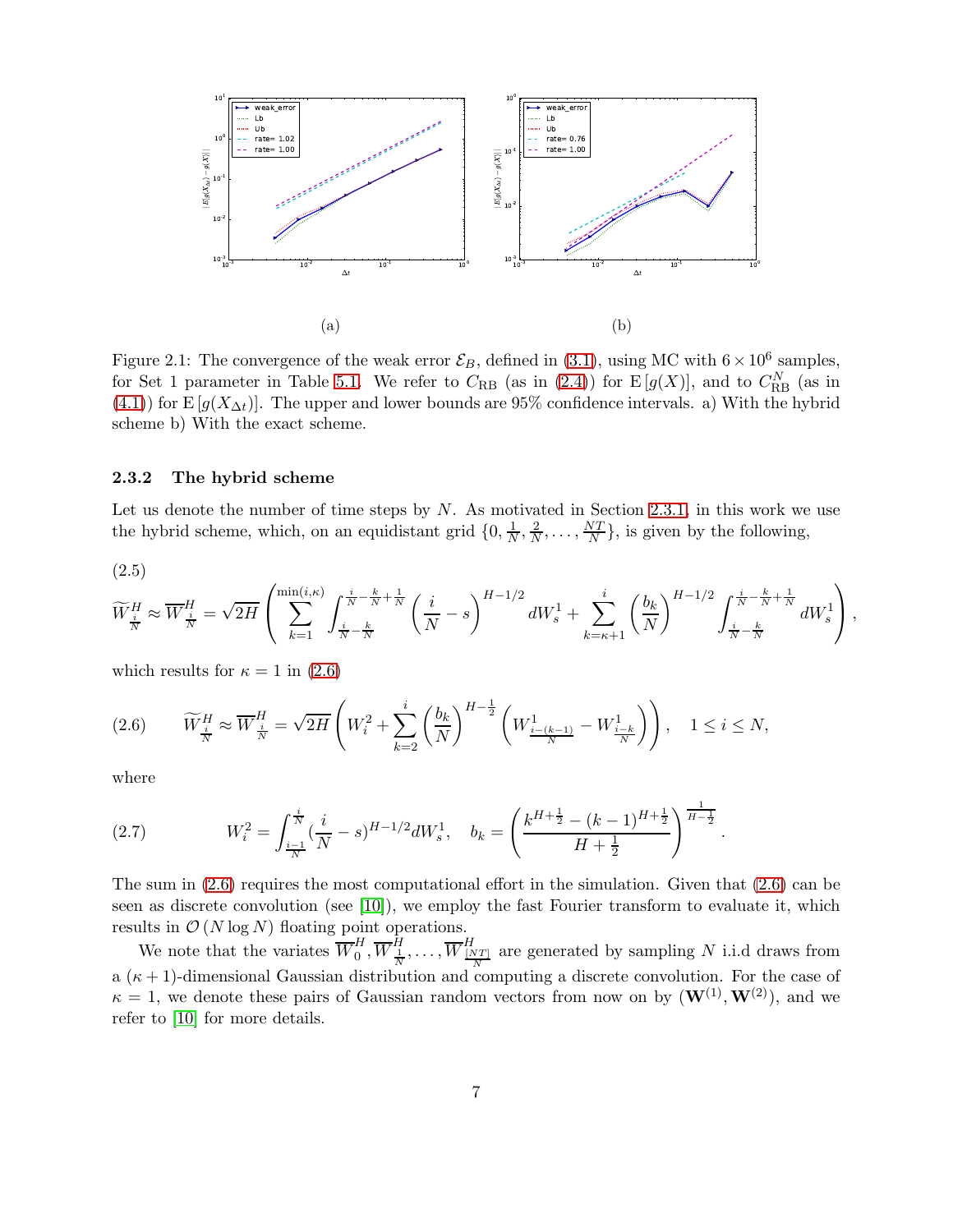# <span id="page-7-1"></span>3 Weak error discussion

To the best of our knowledge, no proper weak error analysis has been done in the rough volatility context, which proves to be subtle in the absence of a Markovian structure. However, we try in this Section to shortly discuss it in the context of the rBergomi model.

In this work, we are interested in approximating  $E[g(X_T)]$ , where g is some smooth function and X is the asset price under the rBergomi dynamics such that  $X_t = X_t(W_{[0,t)}^{(1)})$  $\widetilde{W}^{(1)}_{[0,t]}, \widetilde{W}_{[0,t]}), \text{ where } W^{(1)}$ is standard Brownian motion and  $\widetilde{W}$  is the fractional Brownian motion as given by [\(2.2\)](#page-3-2). Then we can express the approximation of  $E[g(X_T)]$  using the hybrid and exact schemes as the following

$$
\mathrm{E}\left[g\left(X_T\left(W_{[0,T]}^{(1)},\widetilde{W}_{[0,T]}\right)\right)\right]\approx \mathrm{E}\left[g\left(\overline{X}_N\left(W_1^{(1)},\ldots,W_N^{(1)},\overline{W}_1,\ldots,\overline{W}_N\right)\right)\right]
$$
(Hybrid scheme),

$$
\mathrm{E}\left[g\left(X_T\left(W_{[0,T]}^{(1)},\widetilde{W}_{[0,T]}\right)\right)\right]\approx \mathrm{E}\left[g\left(\overline{X}_N\left(W_1^{(1)},\ldots,W_N^{(1)},\widetilde{W}_1,\ldots,\widetilde{W}_N\right)\right)\right]
$$
(\mathbf{Exact scheme}),

where  $\overline{W}$  is the approximation of  $\widetilde{W}$  as given by [\(2.5\)](#page-6-0) and  $\overline{X}_N$  is the approximation of X using N time steps. In the following, to simplify notation, let  $\overline{\mathbf{W}} = (\overline{W}_1, \dots, \overline{W}_N)$ ,  $\mathbf{W}^1 = (W_1^{(1)}$  $W_1^{(1)}, \ldots, W_N^{(1)}$ and  $\widetilde{\mathbf{W}} = (\widetilde{W}_1, \ldots, \widetilde{W}_N)$ . Then, the use of Richardson extrapolation in our methodology presented in Section [4](#page-8-0) is mainly justified by the conjecture [3.1.](#page-7-0)

<span id="page-7-0"></span>**Conjecture 3.1.** If we denote by  $\mathcal{E}_B^{Hyb}$  $B_B^{Hyb}$  and  $\mathcal{E}_B^{Chol}$  the weak errors produced by the hybrid and Cholesky scheme respectively, then we have

$$
\mathcal{E}_B^{Chol} = \mathcal{O}\left(\Delta t\right), \quad \mathcal{E}_B^{Hyb} = \mathcal{O}\left(\Delta t\right).
$$

We motivate Conjecture [3.1](#page-7-0) by writing

<span id="page-7-2"></span>
$$
\mathcal{E}_{B}^{\text{Hyb}} = \left| \mathbb{E} \left[ g \left( X_{T} \left( W_{[0,T]}^{(1)}, \widetilde{W}_{[0,T]} \right) \right) \right] - \mathbb{E} \left[ g \left( \overline{X}_{N} \left( \mathbf{W}^{1}, \overline{\mathbf{W}} \right) \right) \right] \right|
$$
\n
$$
\leq \left| \mathbb{E} \left[ g \left( X_{T} \left( W_{[0,T]}^{(1)}, \widetilde{W}_{[0,T]} \right) \right) \right] - \mathbb{E} \left[ g \left( \overline{X}_{N} \left( \mathbf{W}^{1}, \widetilde{\mathbf{W}} \right) \right) \right] \right| + \left| \mathbb{E} \left[ g \left( \overline{X}_{N} \left( \mathbf{W}^{1}, \overline{\mathbf{W}} \right) \right) \right] - \mathbb{E} \left[ g \left( \overline{X}_{N} \left( \mathbf{W}^{1}, \overline{\mathbf{W}} \right) \right) \right] \right|
$$
\n(3.1)\n
$$
\leq \mathcal{E}_{B}^{\text{Chol}} + \left| \mathbb{E} \left[ g \left( \overline{X}_{N} \left( \mathbf{W}^{1}, \overline{\mathbf{W}} \right) \right) \right] - \mathbb{E} \left[ g \left( \overline{X}_{N} \left( \mathbf{W}^{1}, \widetilde{\mathbf{W}} \right) \right) \right] \right|.
$$

From the construction of the Cholesky scheme, we expect that the weak error is purely the discretization error, that is

$$
\mathcal{E}_B^{\text{Chol}} = \mathcal{O}\left(\Delta t\right),\,
$$

as it was observed by our numerical experiments (for illustration see Figure [2.1b](#page-6-1) for the case of Set 1 in Table [5.1\)](#page-15-0). The second term in the right-hand side of [\(3.1\)](#page-7-2) is basically related to approximating the integral [\(2.2\)](#page-3-2) by [\(2.6\)](#page-6-2). From our numerical experiments, it seems that this term is at least of order  $\Delta t$  and that its rate of convergence is independent of H (for illustration see Figure [2.1a](#page-6-1) for the case of Set 1 in Table [5.1\)](#page-15-0).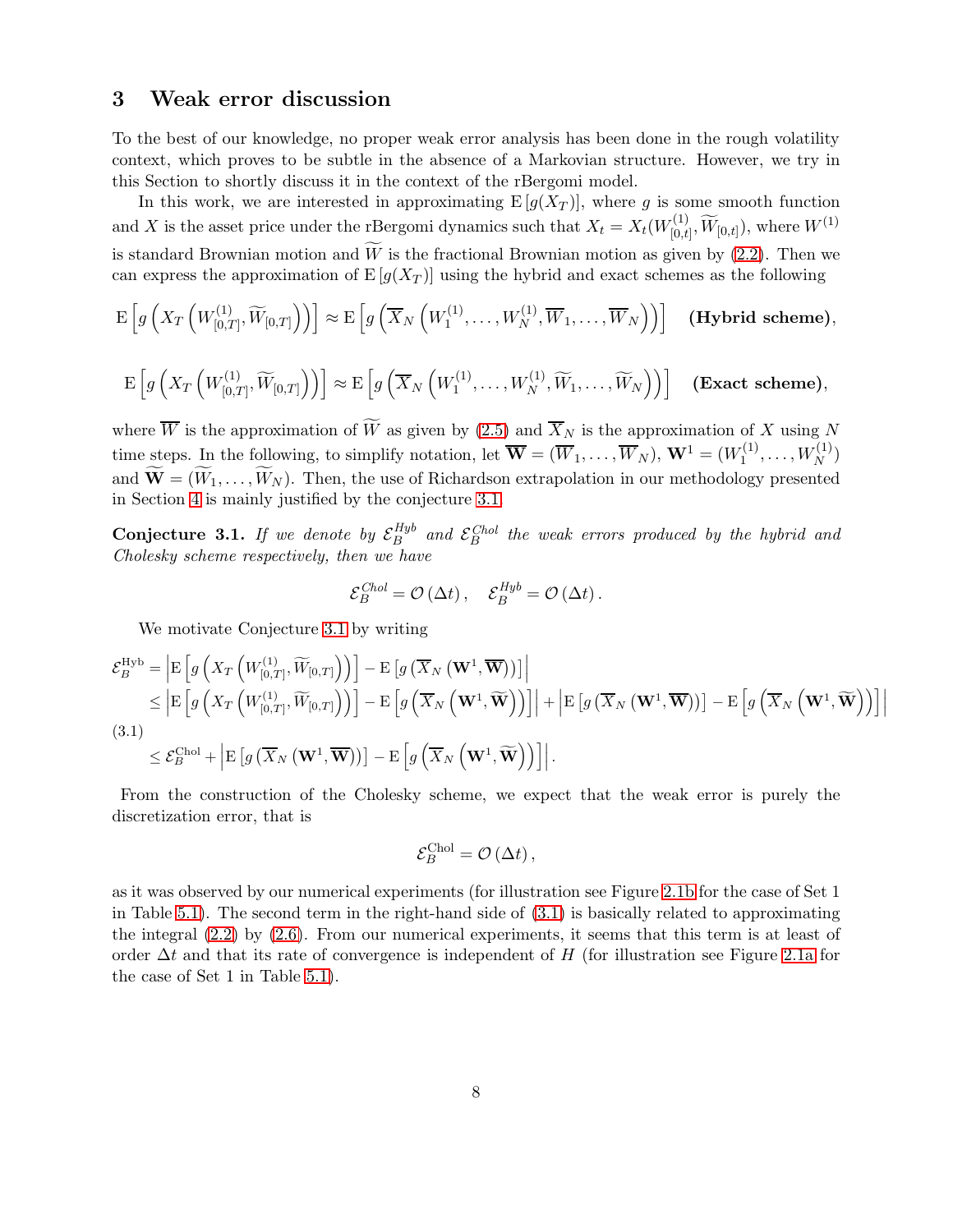# <span id="page-8-0"></span>4 Details of our hierarchical methods

We recall that our goal is to compute the expectation in  $(2.4)$ , and we remind from Section [2.3.2](#page-6-3) that we need 2N-dimensional Gaussian inputs,  $(\mathbf{W}^{(1)}, \mathbf{W}^{(2)})$  for the used hybrid scheme (N is the number of time steps in the time grid). We can rewrite  $(2.4)$  as

$$
C_{\text{RB}}(T, K) = \mathcal{E}\left[C_{\text{BS}}\left(S_0 = \exp\left(\rho \int_0^T \sqrt{v_t} dW_t^1 - \frac{1}{2}\rho^2 \int_0^T v_t dt\right), k = K, \sigma^2 = (1 - \rho^2) \int_0^T v_t dt\right)\right]
$$
  
\n
$$
\approx \int_{\mathbb{R}^{2N}} C_{BS}\left(G_{\text{rB}}(\mathbf{w}^{(1)}, \mathbf{w}^{(2)})\right) \rho_N(\mathbf{w}^{(1)}) \rho_N(\mathbf{w}^{(2)}) d\mathbf{w}^{(1)} d\mathbf{w}^{(2)}
$$
  
\n(4.1) :=  $C_{\text{RB}}^N$ ,

<span id="page-8-1"></span>where  $G_{\rm rB}$  maps 2N independent standard Gaussian random inputs, formed by  $(\mathbf{W}^{(1)}, \mathbf{W}^{(2)})$ , to the parameters fed to the Black-Scholes call price function,  $C_{BS}$  (defined in [\(2.4\)](#page-4-1)), and  $\rho_N$  is the multivariate Gaussian density, given by

$$
\rho_N(\mathbf{z}) = \frac{1}{(2\pi)^{N/2}} e^{-\frac{1}{2}\mathbf{z}^T \mathbf{z}}.
$$

Therefore, the initial integration problem that we are solving lives in  $2N$ -dimensional space, which becomes very large as the number of time steps  $N$ , used in the hybrid scheme, increases.

Our approach of approximating the expectation in [\(4.1\)](#page-8-1) is based on hierarchical deterministic quadratures, namely i) an ASGQ using the same construction as in [\[27\]](#page-23-9) and ii) a randomized QMC based on lattice rules. In Section [4.1](#page-9-0) we describe the ASGQ method in our context, and in Section [4.2](#page-12-0) we provide details on the implemented QMC method. To make an effective use of either the ASGQ or the QMC method, we apply two techniques to overcome the issue of facing a high dimensional integrand due to the discretization scheme used for simulating the rBergomi dynamics. The first consists in applying a hierarchical path generation method, based on a Brownian bridge construction, with the aim of reducing the effective dimension, as described in Section [4.3.](#page-13-1) The second technique consists in applying Richardson extrapolation to reduce the bias, resulting in reducing the maximum number of dimensions needed for the integration problem. Details about the Richardson extrapolation are provided in Section [4.4.](#page-13-0)

If we denote by  $\mathcal{E}_{\text{tot}}$  the total error of approximating the expectation in [\(2.4\)](#page-4-1), using the ASGQ estimator,  $Q_N$  (defined by  $(4.4)$ ), then we obtain a natural error decomposition

<span id="page-8-3"></span>(4.2) 
$$
\mathcal{E}_{\text{tot}} \leq |C_{\text{RB}} - C_{\text{RB}}^N| + |C_{\text{RB}}^N - Q_N| \leq \mathcal{E}_B(N) + \mathcal{E}_Q(\text{TOL}_{\text{ASGQ}}, N),
$$

where  $\mathcal{E}_Q$  is the quadrature error,  $\mathcal{E}_B$  is the bias, TOL<sub>ASGQ</sub> is a user-selected tolerance for the ASGQ method, and  $C_{RB}^{N}$  is the biased price computed with N time steps, as given by [\(4.1\)](#page-8-1).

On the other hand, the total error of approximating the expectation in [\(2.4\)](#page-4-1) using the randomized QMC or MC estimator,  $Q_N^{\text{MC(QMC)}}$  $N^{MC(QMC)}$  can be bounded by

(4.3) 
$$
\mathcal{E}_{\text{tot}} \leq \left| C_{\text{RB}} - C_{\text{RB}}^{N} \right| + \left| C_{\text{RB}}^{N} - Q_{N}^{\text{MC}} \left( \text{QMC} \right) \right| \leq \mathcal{E}_{B}(N) + \mathcal{E}_{S}(M, N),
$$

where  $\mathcal{E}_S$  is the statistical error<sup>[1](#page-8-2)</sup>, M is the number of samples used for the MC or the randomized QMC method.

<span id="page-8-2"></span><sup>&</sup>lt;sup>1</sup>The statistical error estimate of MC or randomized QMC is  $C_{\alpha} \frac{\sigma_M}{\sqrt{M}}$  $\frac{M}{M}$ , where M is the number of samples and  $C_{\alpha} = 1.96$  for 95% confidence interval.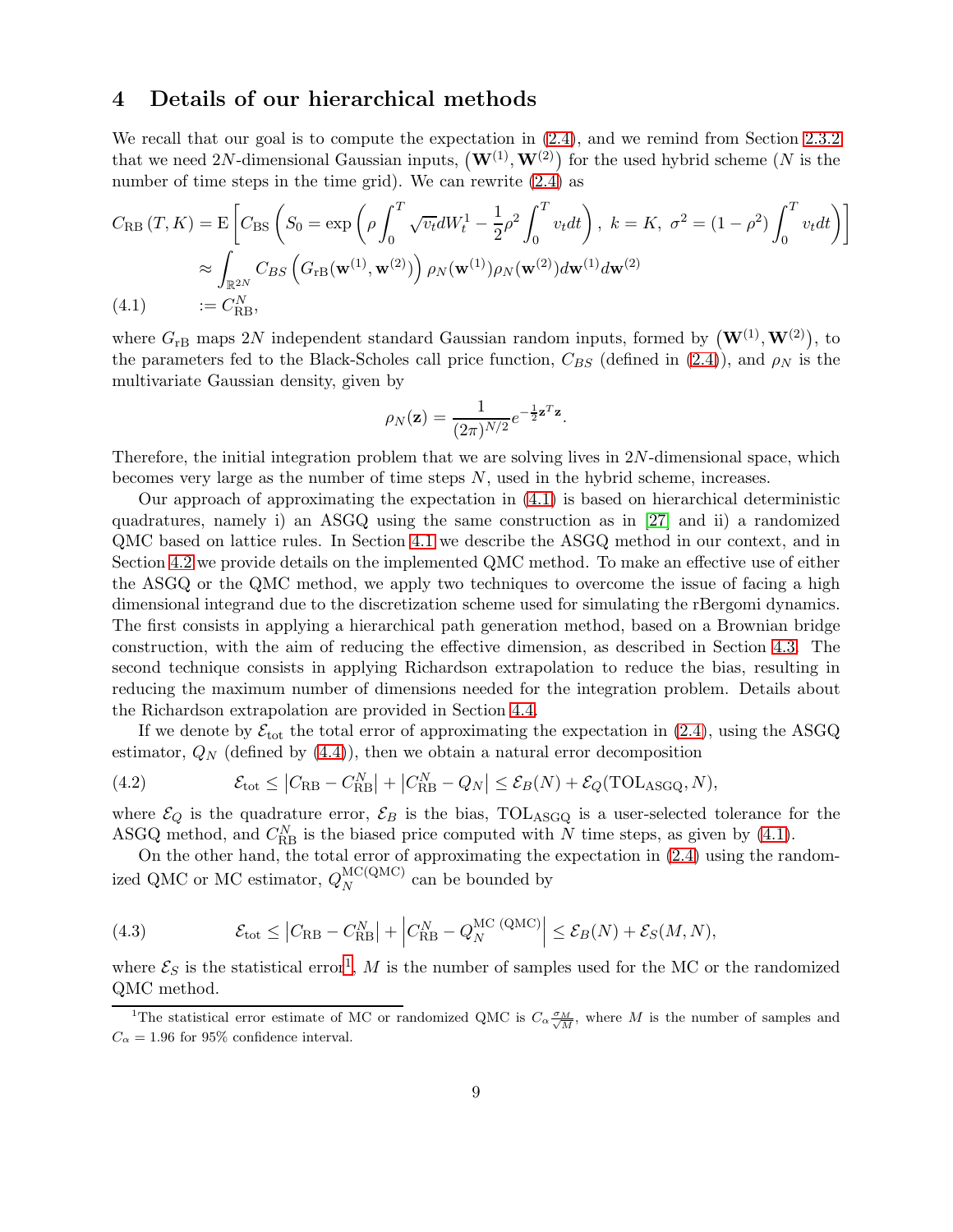Remark 4.1. We note that, thanks to [\(4.1\)](#page-8-1), our approach, explained in the following sections, can be extended to any (rough) stochastic volatility dynamics, with the only difference of using another function instead of  $G<sub>rB</sub>$  in [\(4.1\)](#page-8-1), with specifics of the considered model embedded in this function.

### <span id="page-9-0"></span>4.1 Adaptive sparse grids quadrature (ASGQ)

We assume that we want to approximate the expected value  $E[f(Y)]$  of an analytic function  $f: \Gamma \to$ R using a tensorization of quadrature formulas over Γ.

To introduce simplified notations, we start with the one-dimensional case. Let us denote by  $\beta$  a non-negative integer, referred to as a "stochastic discretization level", and by  $m : \mathbb{N} \to \mathbb{N}$  a strictly increasing function with  $m(0) = 0$  and  $m(1) = 1$ , that we call "level-to-nodes function". At level  $\beta$ , we consider a set of  $m(\beta)$  distinct quadrature points in  $\mathbb{R}$ ,  $\mathcal{H}^{m(\beta)} = \{y_{\beta}^1, y_{\beta}^2, \dots, y_{\beta}^{m(\beta)}\}$  ${m(\beta) \atop \beta} \subset \mathbb{R}$ , and a set of quadrature weights,  $\boldsymbol{\omega}^{m(\beta)} = \{\omega_\beta^1, \omega_\beta^2, \dots, \omega_\beta^{m(\beta)}\}$  ${m(\beta) \choose \beta}$ . We also let  $C^0(\mathbb{R})$  be the set of real-valued continuous functions over R. We then define the quadrature operator as

$$
Q^{m(\beta)}: C^0(\mathbb{R}) \to \mathbb{R}, \quad Q^{m(\beta)}[f] = \sum_{j=1}^{m(\beta)} f(y_\beta^j) \omega_\beta^j.
$$

In our case, we have in [\(4.1\)](#page-8-1) a multi-variate integration problem with,  $f = C_{BS} \circ G_{rB}$ ,  $\mathbf{Y} =$  $(\mathbf{W}^{(1)}, \mathbf{W}^{(2)})$ , and  $\Gamma = \mathbb{R}^{2N}$ , in the previous notations. Furthermore, since we are dealing with Gaussian densities, using Gauss-Hermite quadrature points is the appropriate choice.

We define for any multi-index  $\beta \in \mathbb{N}^{2N}$ 

$$
Q^{m(\boldsymbol{\beta})}: C^0(\mathbb{R}^{2N}) \to \mathbb{R}, \quad Q^{m(\boldsymbol{\beta})} = \bigotimes_{n=1}^{2N} Q^{m(\beta_n)},
$$

where the *n*-th quadrature operator is understood to act only on the *n*-th variable of  $f$ . Practically, we obtain the value of  $Q^{m(\beta)}[f]$  by using the grid  $\mathcal{T}^{m(\beta)} = \prod_{n=1}^{2N} \mathcal{H}^{m(\beta_n)}$ , with cardinality  $\#\mathcal{T}^{m(\beta)} =$  $\prod_{n=1}^{2N} m(\beta_n)$ , and computing

$$
Q^{m(\boldsymbol{\beta})}[f] = \sum_{j=1}^{\#\mathcal{T}^{m(\boldsymbol{\beta})}} f(\widehat{y}_j) \overline{\omega}_j,
$$

where  $\hat{y}_j \in \mathcal{T}^{m(\beta)}$  and  $\overline{\omega}_j$  are products of weights of the univariate quadrature rules. To simplify notation, hereafter, we replace  $Q^{m(\beta)}$  by  $Q^{\beta}$ .

A direct approximation  $E[f[Y]] \approx Q^{\beta}[f]$  is not an appropriate option, due to the well-known "curse of dimensionality". We use a hierarchical ASGQ<sup>[2](#page-9-1)</sup> strategy, specifically using the same construction as in [\[27\]](#page-23-9), and which uses stochastic discretizations and a classic sparsification approach to obtain an effective approximation scheme for  $E[f]$ .

To be concrete, in our setting, we are left with a 2N-dimensional Gaussian random input, which is chosen independently, resulting in 2N numerical parameters for ASGQ, which we use as the basis of the multi-index construction. For a multi-index  $\beta = (\beta_n)_{n=1}^{2N} \in \mathbb{N}^{2N}$ , we denote by  $Q_N^{\beta}$  $N \nto$  the result

<span id="page-9-1"></span><sup>&</sup>lt;sup>2</sup>More details about sparse grids can be found in  $[13]$ .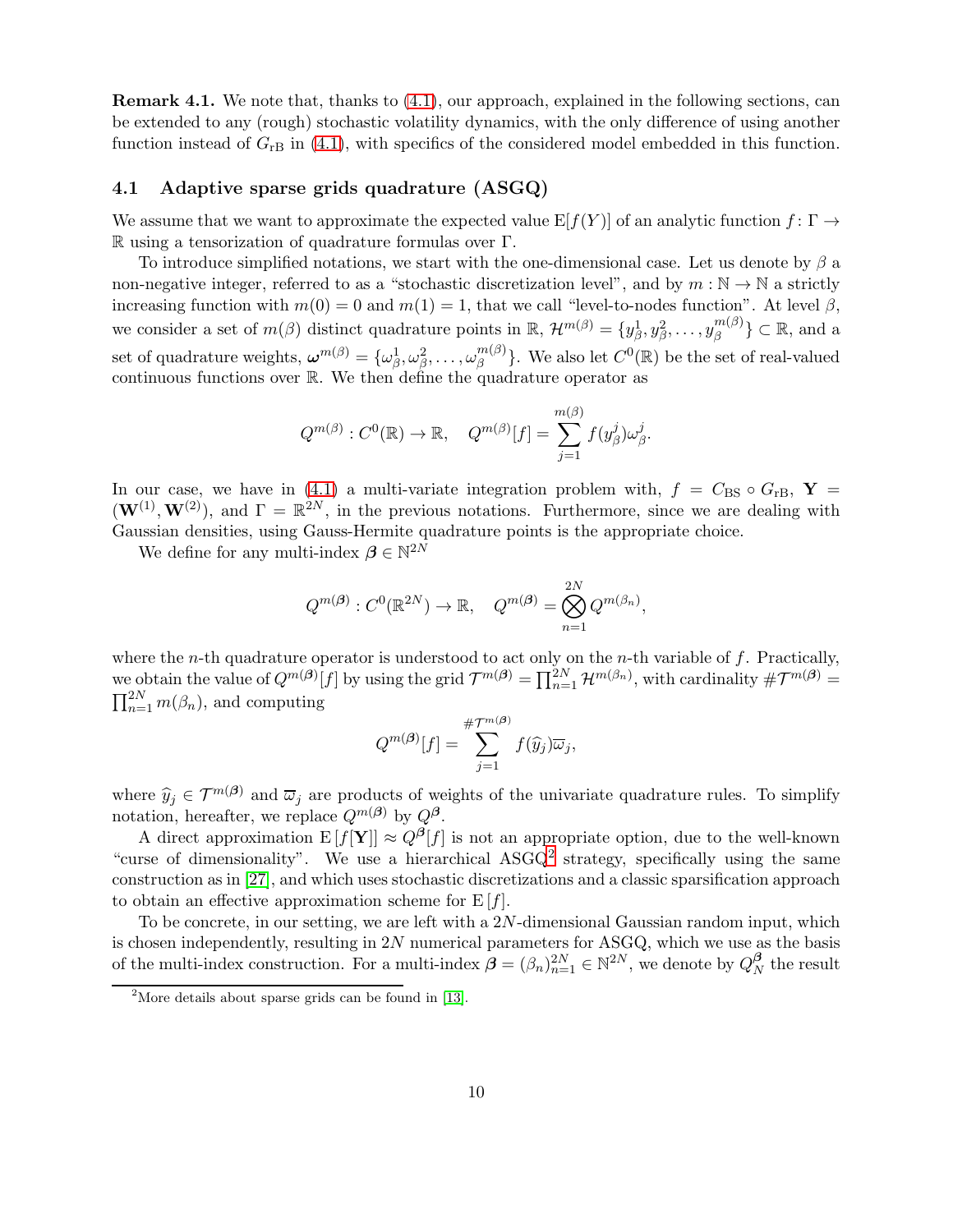of approximating [\(4.1\)](#page-8-1) with a number of quadrature points in the *i*-th dimension equal to  $m(\beta_i)$ . We further define the set of differences  $\Delta Q_N^{\beta}$  $N<sub>N</sub>$  as follows: for a single index  $1 \le i \le 2N$ , let

$$
\Delta_i Q_N^{\beta} = \begin{cases} Q_N^{\beta} - Q_N^{\beta'}, \text{ with } \beta' = \beta - e_i, \text{ if } \beta_i > 0, \\ Q_N^{\beta}, \text{ otherwise,} \end{cases}
$$

where  $e_i$  denotes the *i*th 2N-dimensional unit vector. Then,  $\Delta Q_N^{\beta}$  $N \nightharpoonup N$  is defined as

$$
\Delta Q_N^{\beta} = \left(\prod_{i=1}^{2N} \Delta_i\right) Q_N^{\beta}.
$$

For instance, when  $N = 1$ , then

$$
\Delta Q_1^{\beta} = \Delta_2 \Delta_1 Q_1^{(\beta_1, \beta_2)} = \Delta_2 \left( Q_1^{(\beta_1, \beta_2)} - Q_1^{(\beta_1 - 1, \beta_2)} \right) = \Delta_2 Q_1^{(\beta_1, \beta_2)} - \Delta_2 Q_1^{(\beta_1 - 1, \beta_2)}
$$
  
=  $Q_1^{(\beta_1, \beta_2)} - Q_1^{(\beta_1, \beta_2 - 1)} - Q_1^{(\beta_1 - 1, \beta_2)} + Q_1^{(\beta_1 - 1, \beta_2 - 1)}$ .

Given the definition of  $C_{RB}^{N}$  by [\(4.1\)](#page-8-1), we have the telescoping property

<span id="page-10-0"></span>
$$
C_{\text{RB}}^N = Q_N^{\infty} = \sum_{\beta_1=0}^{\infty} \cdots \sum_{\beta_{2N}=0}^{\infty} \Delta Q_N^{(\beta_1,\ldots,\beta_{2N})} = \sum_{\beta \in \mathbb{N}^{2N}} \Delta Q_N^{\beta}.
$$

The ASGQ estimator used for approximating [\(4.1\)](#page-8-1), and using a set of multi-indices  $\mathcal{I} \subset \mathbb{N}^{2N}$  is given by

(4.4) 
$$
Q_N^{\mathcal{I}} = \sum_{\beta \in \mathcal{I}} \Delta Q_N^{\beta}.
$$

The quadrature error in this case is given by

<span id="page-10-1"></span>(4.5) 
$$
\mathcal{E}_Q(\text{TOL}_{\text{ASGQ}}, N) = |Q_N^{\infty} - Q_N^{\mathcal{I}}| \leq \sum_{\beta \in \mathbb{N}^{2N} \setminus \mathcal{I}} \left| \Delta Q_N^{\beta} \right|.
$$

We define the work contribution,  $\Delta W_{\beta}$ , to be the computational cost required to add  $\Delta Q_N^{\beta}$  $_N^{\boldsymbol{\beta}}$  to  $Q_N^{\mathcal{I}},$ and the error contribution,  $\Delta E_{\beta}$ , to be a measure of how much the quadrature error, defined in [\(4.5\)](#page-10-1), would decrease once  $\Delta Q_N^{\beta}$  $N \nvert N$  has been added to  $Q_N^{\mathcal{I}}$ , that is

<span id="page-10-3"></span>(4.6) 
$$
\Delta E_{\beta} = \left| Q_N^{\mathcal{I} \cup \{\beta\}} - Q_N^{\mathcal{I}} \right|
$$

(4.7) 
$$
\Delta W_{\beta} = \text{Work}[Q_N^{\mathcal{I} \cup \{\beta\}}] - \text{Work}[Q_N^{\mathcal{I}}].
$$

The construction of the optimal  $\mathcal I$  is done by profit thresholding (see Figure [4.1](#page-11-0) for illustration), that is, for a certain threshold value  $\overline{T}$ , and a profit of a hierarchical surplus defined by

<span id="page-10-2"></span>(4.8) 
$$
P_{\beta} = \frac{|\Delta E_{\beta}|}{\Delta W_{\beta}},
$$

the optimal index set  $\mathcal I$  for our ASGQ is given by  $\mathcal I = \{ \boldsymbol{\beta} \in \mathbb{N}_+^{2N} : P_{\boldsymbol{\beta}} \geq \overline{T} \}.$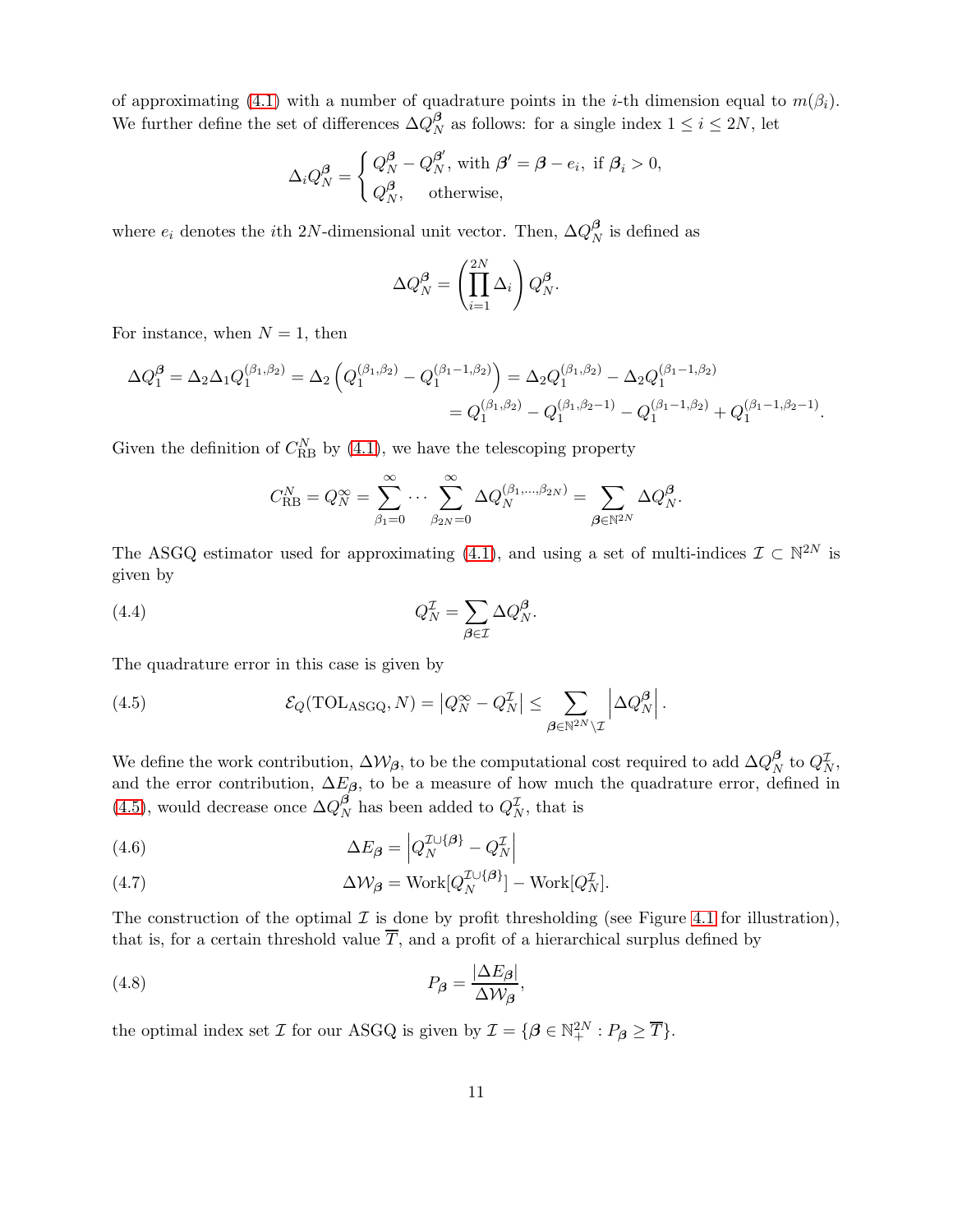<span id="page-11-0"></span>

Figure 4.1: Snapshots of the greedy construction of the index set for ASGQ method. A posteriori, adaptive construction: Given an index set  $\mathcal{I}_k$ , compute the profits of the neighbor indices using [\(4.8\)](#page-10-2), and select the most profitable one.

**Remark 4.2.** The choice of the hierarchy of quadrature points,  $m(\beta)$ , is flexible in the ASGQ algorithm and can be fixed by the user, depending on the convergence properties of the problem at hand. For instance, for the sake of reproducibility, in our numerical experiments, we used a linear hierarchy:  $m(\beta) = 4(\beta - 1) + 1$ ,  $1 \leq \beta$ , for results of parameter set 1 in Table [5.1.](#page-15-0) For the remaining parameter sets in Table [5.1,](#page-15-0) we used a geometric hierarchy:  $m(\beta) = 2^{\beta-1} + 1$ ,  $1 \leq \beta$ .

Remark 4.3. As emphasized in [\[27\]](#page-23-9), one important requirement to achieve the optimal performance of the ASGQ is to check the error convergence, defined by [\(4.6\)](#page-10-3), of first and mixed difference operators. We checked this requirement in all our numerical experiments, and for illustration, we show in Figures [4.2](#page-11-1) and [4.3](#page-12-1) the error convergence of first and second order differences for the case of parameter set 2 in Table [5.1.](#page-15-0) These plots show that: i)  $\Delta E_\beta$  decreases exponentially fast with respect to  $\beta_i$ , and ii)  $\Delta E_\beta$  has a product structure since we observe a faster error decay for second differences, compared to corresponding first difference operators.

<span id="page-11-1"></span>

Figure 4.2: The rate of error convergence of first order differences  $|\Delta E_{\beta}|$ , defined by [\(4.6\)](#page-10-3), ( $\beta$  =  $1 + k\overline{\beta}$  for parameter set 2 in Table [5.1.](#page-15-0) The number of quadrature points used in the *i*-th dimension is  $N_i = 2^{\beta_i - 1} + 1$ . a) With respect to  $\mathbf{W}^{(1)}$ . b) With respect to  $\mathbf{W}^{(2)}$ .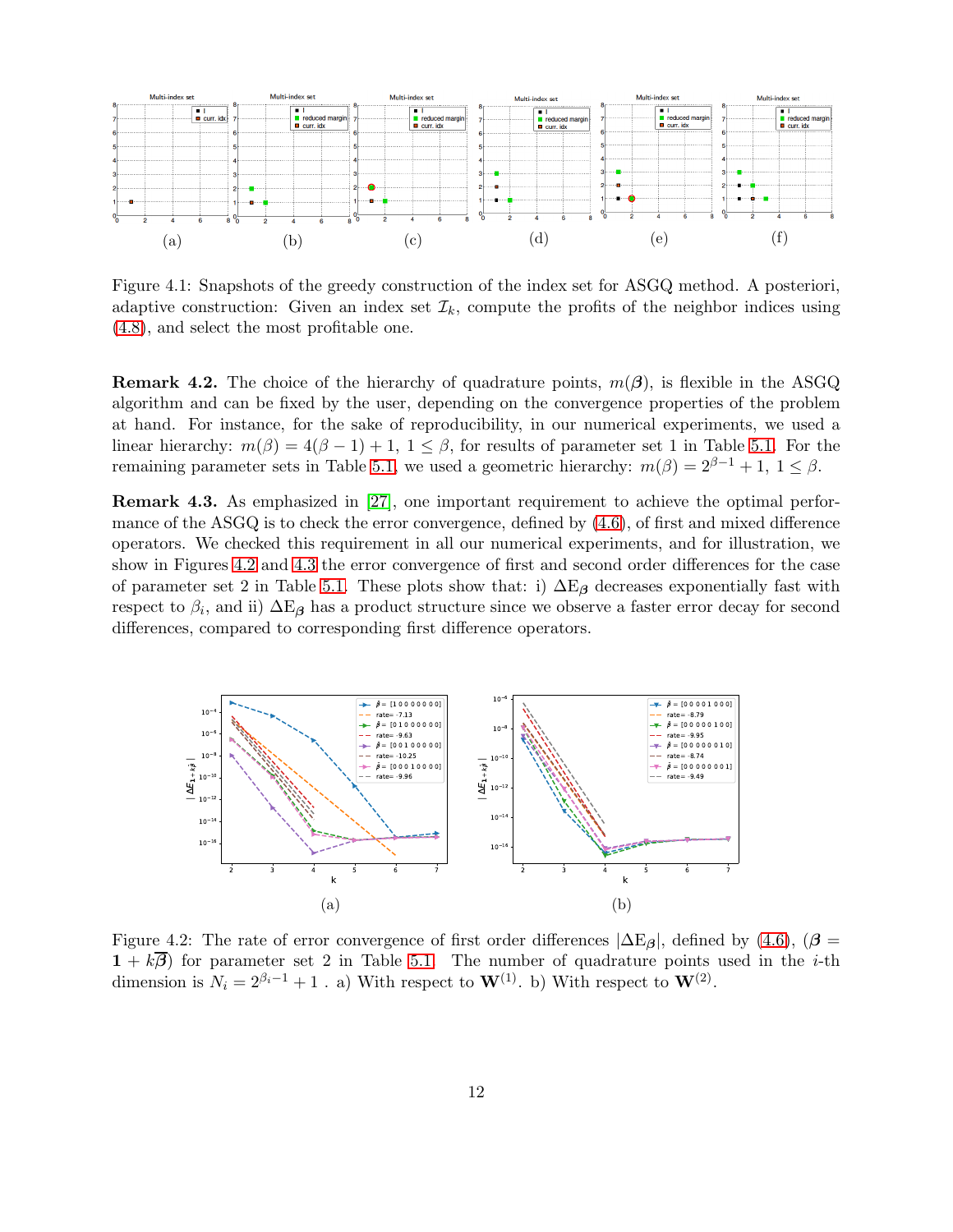<span id="page-12-1"></span>

Figure 4.3: The rate of error convergence of second order differences  $|\Delta E_\beta|$ , defined by [\(4.6\)](#page-10-3),  $(\beta = 1 + k\overline{\beta})$  for parameter set 2 in Table [5.1.](#page-15-0) The number of quadrature points used in the *i*-th dimension is  $N_i = 2^{\beta_i - 1} + 1$ . a) With respect to  $\mathbf{W}^{(1)}$ . b) With respect to  $\mathbf{W}^{(2)}$ .

Remark 4.4. The analiticity assumption, stated in the beginning of Section [4.1,](#page-9-0) is crucial for the optimal performance of our proposed method. In fact, although we face the issue of the "curse of dimensionality" when increasing  $N$ , the analiticity of  $f$  implies a spectral convergence for sparse grids quadrature.

### <span id="page-12-0"></span>4.2 Quasi Monte Carlo (QMC)

A second type of deterministic quadrature that we test in this work is the randomized QMC method. Specifically, we use the lattice rules family of QMC [\[42,](#page-23-10) [16,](#page-22-15) [39\]](#page-23-11). The main input for the lattice rule is one integer vector with  $d$  components  $(d$  is the dimension of the integration problem).

In fact, given an integer vector  $z = (z_1, \ldots, z_d)$  known as the generating vector, a (rank-1) lattice rule with  $n$  points takes the form

(4.9) 
$$
Q_n(f) := \frac{1}{n} \sum_{k=0}^{n-1} f\left(\frac{kz \mod n}{n}\right).
$$

The quality of the lattice rule depends on the choice of the generating vector. Due to the modulo operation, it is sufficient to consider the values from 1 up to  $n-1$ . Furthermore, we restrict the values to those relatively prime to  $n$ , to ensure that every one-dimensional projection of the  $n$  points yields *n* distinct values. Thus, we write  $\mathbf{z} \in \mathbb{U}_n^d$ , with  $\mathbb{U}_n := \{z \in \mathbb{Z} : 1 \le z \le n - 1 \text{ and } \gcd(z, n) = 1\}.$ For practical purposes, we choose  $n$  to be a power of 2. The total number of possible choices for the generating vector is then  $(n/2)^d$ .

To get an unbiased approximation of the integral, we use a randomly shifted lattice rule, which also allows us to obtain a practical error estimate in the same way as the MC method. It works as follows. We generate q independent random shifts  $\Delta^{(i)}$  for  $i = 0, \ldots, q-1$  from the uniform distribution of  $[0,1]^d$ . For the same fixed lattice generating vector z, we compute the q different shifted lattice rule approximations and denote them by  $Q_n^{(i)}(f)$  for  $i = 0, \ldots, q-1$ . We then take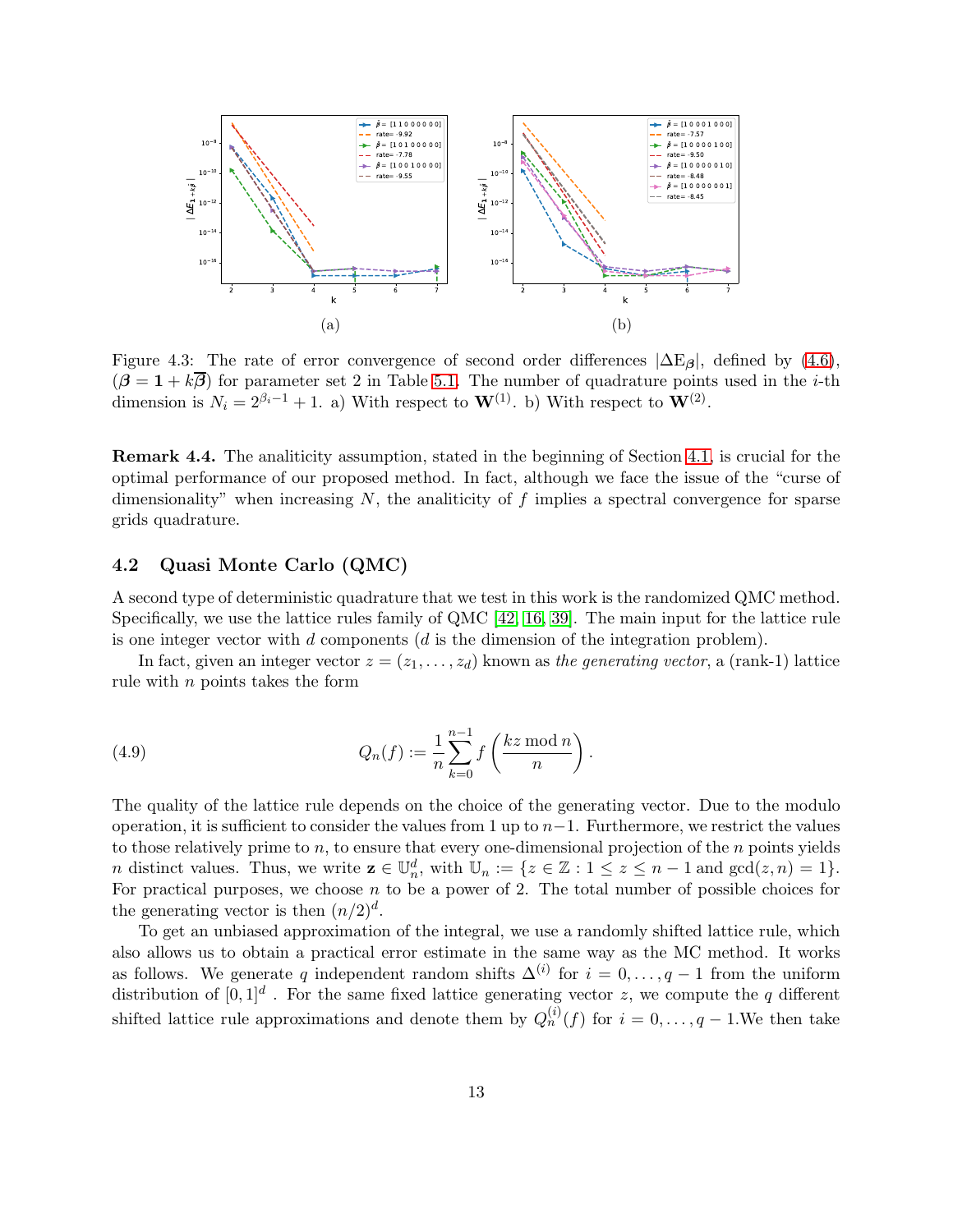the average

(4.10) 
$$
\overline{Q}_{n,q}(f) = \frac{1}{q} \sum_{i=0}^{q-1} Q_n^{(i)}(f) = \frac{1}{q} \sum_{i=0}^{q-1} \left( \frac{1}{n} \sum_{k=0}^{n-1} f\left(\frac{kz + \Delta^{(i)} \mod n}{n}\right) \right)
$$

as our final approximation to the integral and the total number of samples of the randomized QMC method is  $M^{\text{QMC}} = q \times n$ .

We note that, since we are dealing with Gaussian randomness and with integrals in infinite support, we use the inverse of the standard normal cumulative distribution function as a pretransformation to map the problem to  $[0, 1]$ , and then use the randomized QMC. Furthermore, in our numerical test, we use a pre-made point generator using latticeseq b2.py in python from <https://people.cs.kuleuven.be/~dirk.nuyens/qmc-generators/>.

Remark 4.5. We emphasize that we opt for one of the most simple rules (very easy to specify and implement) for QMC, that is the lattice rule, which, thanks to the hierarchical representations that we implemented (Richardson extrapolation and Brownian bridge construction) appears to give already a very good performance. Furthermore, we believe that using more sophisticated rules such as lattice sequences or interlaced Sobol sequences may have a similar or even better performance.

#### <span id="page-13-1"></span>4.3 Brownian bridge construction

In the literature on ASGQ and QMC, several hierarchical path generation methods (PGMs) have been proposed to reduce the effective dimension. Among these techniques, we mention Brownian bridge construction [\[36,](#page-23-12) [37,](#page-23-13) [14\]](#page-22-16), principal component analysis (PCA) [\[2\]](#page-21-7) and linear transformation (LT) [\[29\]](#page-23-14).

In our context, the Brownian motion on a time discretization can be constructed either sequentially using a standard random walk construction, or hierarchically using other PGMs, as listed above. For our purposes, to make an effective use of ASGQ or QMC methods, which benefit from anisotropy, we use the Brownian bridge construction that produces dimensions that are not equally important, contrary to a random walk procedure for which all the dimensions of the stochastic space have equal importance. In fact, Brownian bridge uses the first several coordinates of the low-discrepancy points to determine the general shape of the Brownian path, and the last few coordinates influence only the fine detail of the path. Consequently, this representation reduces the effective dimension of the problem, resulting in an acceleration of the ASGQ and QMC methods by reducing the computational cost.

Let us denote  $\{t_i\}_{i=0}^N$  as the grid of time steps. Then the Brownian bridge construction [\[26\]](#page-22-17) consists of the following: given a past value  $B_{t_i}$  and a future value  $B_{t_k}$ , the value  $B_{t_j}$  (with  $t_i < t_j < t_k$ ) can be generated according to

$$
B_{t_j} = (1 - \rho)B_{t_i} + \rho B_{t_k} + \sqrt{\rho(1 - \rho)(k - i)\Delta t}z, \ z \sim \mathcal{N}(0, 1),
$$

where  $\rho = \frac{j-i}{k-j}$  $\frac{j-i}{k-i}$ .

#### <span id="page-13-0"></span>4.4 Richardson extrapolation

Another representation that we couple with the ASGQ and QMC methods is the Richardson ex-trapolation [\[43\]](#page-23-15). In fact, applying level  $K_R$  (level of extrapolation) of the Richardson extrapolation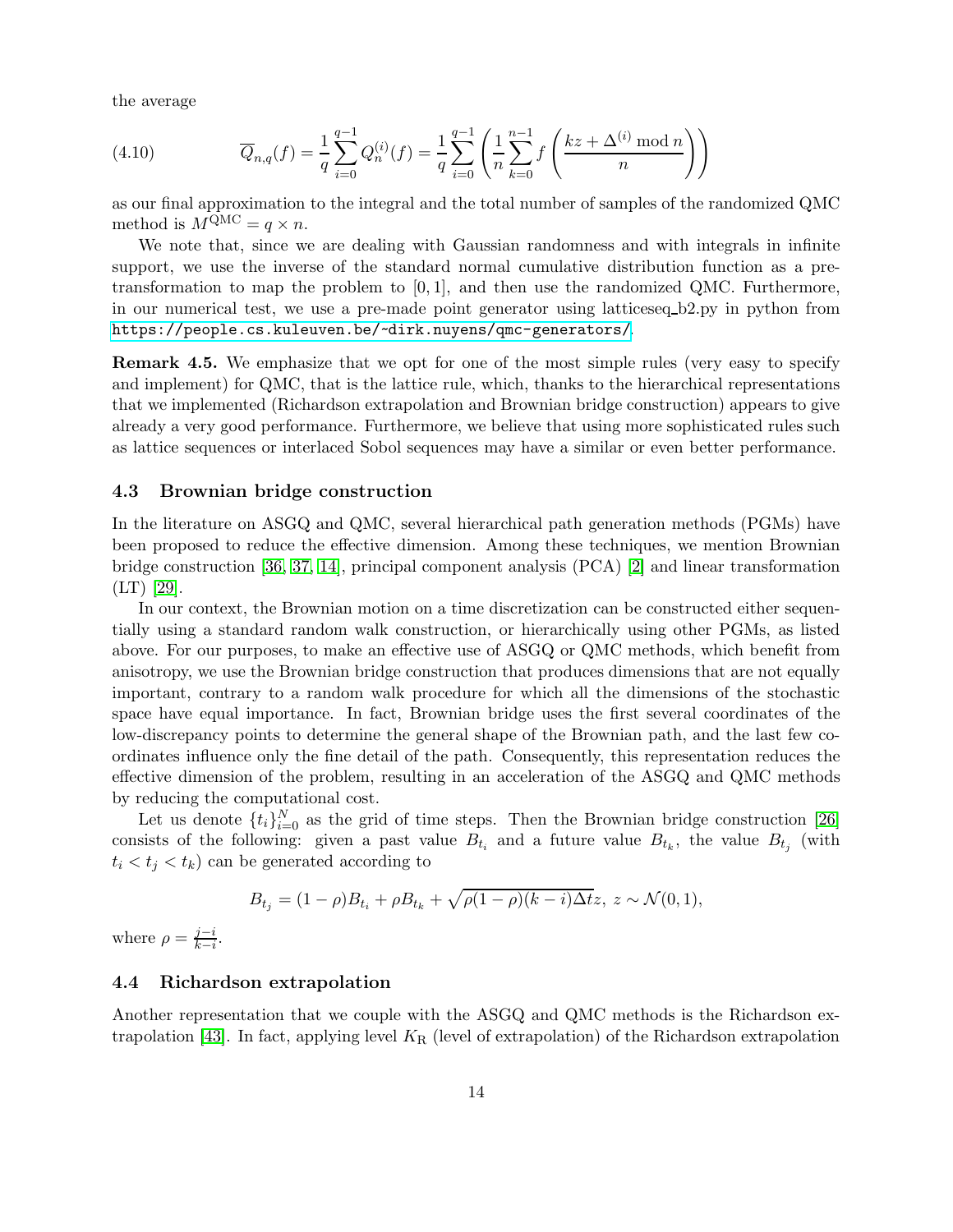dramatically reduces the bias, and as a consequence, reduces the number of time steps N needed in the coarsest level to achieve a certain error tolerance. As a consequence, the Richardson extrapolation directly reduces the total dimension of the integration problem for achieving some error tolerance.

<span id="page-14-0"></span>**Conjecture 4.6.** Let us denote by  $(X_t)_{0 \leq t \leq T}$  a stochastic process following the rBergomi dynamics given by  $(2.1)$ , and by  $(\widehat{X}_{t_i}^{\Delta t})_{0 \leq t_i \leq T}$  its approximation using the hybrid scheme (described in Section [2.3.2\)](#page-6-3) with a time step  $\Delta t$ . Then, for sufficiently small  $\Delta t$ , and a suitable smooth function f, we assume that

<span id="page-14-2"></span>(4.11) 
$$
\mathbf{E}\left[f(\hat{X}_T^{\Delta t})\right] = \mathbf{E}\left[f(X_T)\right] + c\Delta t + \mathcal{O}\left(\Delta t^2\right).
$$

Applying [\(4.11\)](#page-14-2) with discretization step  $2\Delta t$ , we obtain

$$
\mathbf{E}\left[f(\widehat{X}_T^{2\Delta t})\right] = \mathbf{E}\left[f(X_T)\right] + 2c\Delta t + \mathcal{O}\left(\Delta t^2\right),
$$

implying

$$
2E\left[f(\widehat{X}_T^{2\Delta t})\right] - E\left[f(\widehat{X}_T^{\Delta t})\right] = E\left[f(X_T)\right] + \mathcal{O}\left(\Delta t^2\right).
$$

For higher levels of extrapolations, we use the following: Let us denote by  $\Delta t = \Delta t_0 2^{-J}$  the grid sizes (where  $\Delta t_0$  is the coarsest grid size), by K<sub>R</sub> the level of the Richardson extrapolation, and by  $I(J, K_{\rm R})$  the approximation of  $E[f(X_T)]$  by terms up to level  $K_{\rm R}$  (leading to a weak error of order  $K_{\rm R}$ , then we have the following recursion

$$
I(J, K_{\rm R}) = \frac{2^{K_{\rm R}} I(J, K_{\rm R}-1) - I(J-1, K_{\rm R}-1)}{2^{K_{\rm R}}-1}, \quad J = 1, 2, \dots, K_{\rm R} = 1, 2, \dots
$$

Remark 4.7. We emphasize that, throughout our work, we are interested in the pre-asymptotic regime (a small number of time steps), and the use of Richardson extrapolation is justified by conjectures [3.1](#page-7-0) and [4.6,](#page-14-0) and our observed experimental results in that regime (see Section [5.1\)](#page-15-1), which suggest a convergence of order one for the weak error.

# <span id="page-14-1"></span>5 Numerical experiments

In this section, we show the results obtained through the different numerical experiments, conducted across different parameter constellations for the rBergomi model. Details about these examples are presented in Table [5.1.](#page-15-0) The first set is the one closest to the empirical findings [\[9,](#page-22-6) [24\]](#page-22-1), which suggest that  $H \approx 0.1$ . The choice of parameter values of  $\nu = 1.9$  and  $\rho = -0.9$  is justified by [\[5\]](#page-21-0), where it is shown that these values are remarkably consistent with the SPX market on 4th February 2010. For the remaining three sets in Table [5.1,](#page-15-0) we want to test the potential of our method for a very rough case, that is  $H = 0.02$ , for three different scenarios of moneyness,  $S_0/K$ . In fact, hierarchical variance reduction methods, such as MLMC, are inefficient in this context because of the poor behavior of the strong error, which is of the order of  $H$  [\[38\]](#page-23-5). We emphasize that we checked the robustness of our method for other parameter sets, but for illustrative purposes, we only show results for the parameters sets presented in Table [5.1.](#page-15-0) For all our numerical experiments, we consider a number of time steps  $N \in \{2, 4, 8, 16\}$ , and all reported errors are relative errors, normalized by the reference solutions provided in Table [5.1.](#page-15-0)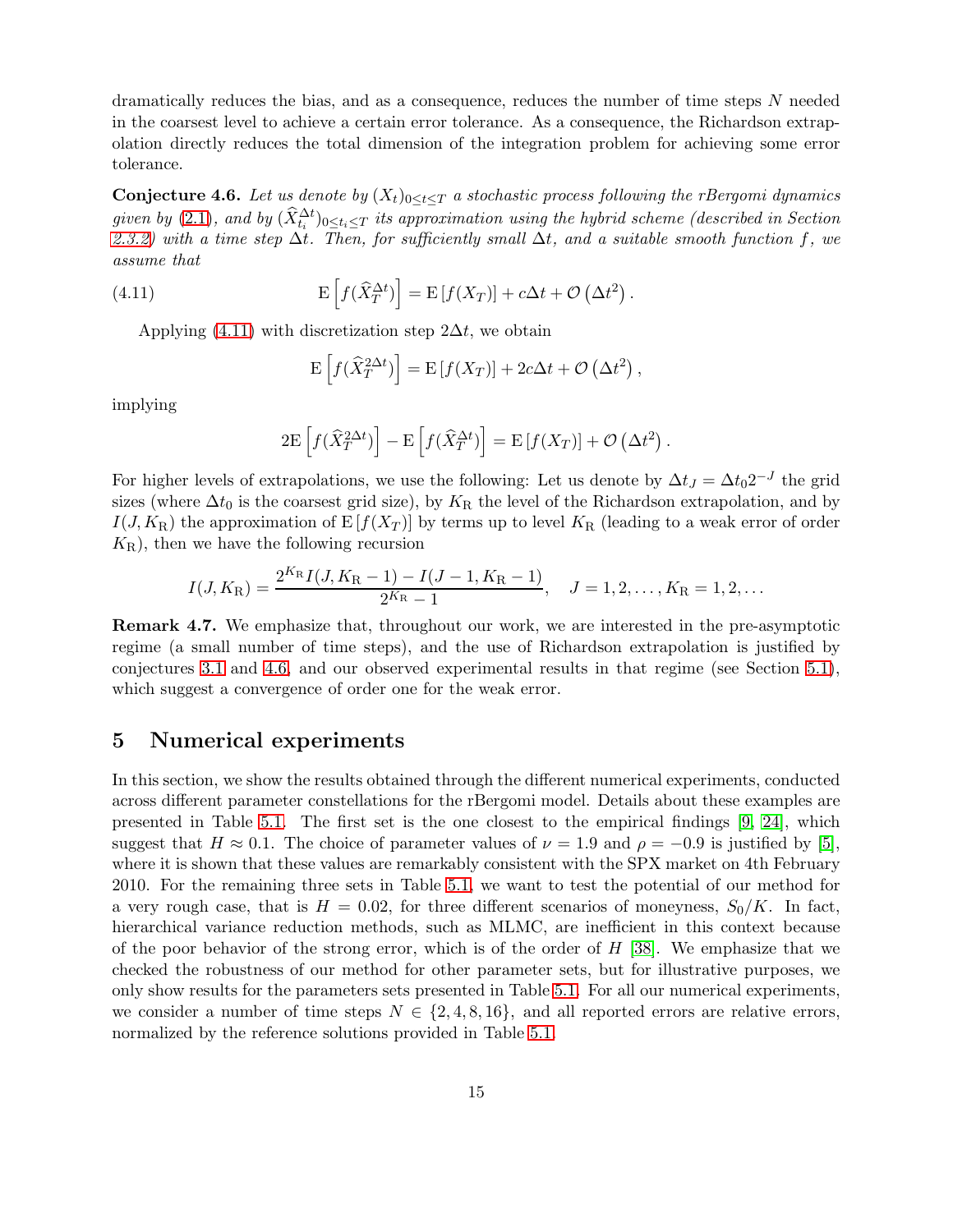<span id="page-15-0"></span>

| Parameters                                                                         | Reference solution       |
|------------------------------------------------------------------------------------|--------------------------|
| Set 1: $H = 0.07, K = 1, S_0 = 1, T = 1, \rho = -0.9, \eta = 1.9, \xi_0 = 0.235^2$ | 0.0791<br>$(5.6e - 0.5)$ |
| Set 2: $H = 0.02, K = 1, S_0 = 1, T = 1, \rho = -0.7, \eta = 0.4, \xi_0 = 0.1$     | 0.1246<br>$(9.0e - 0.5)$ |
| Set 3: $H = 0.02, K = 0.8, S_0 = 1, T = 1, \rho = -0.7, \eta = 0.4, \xi_0 = 0.1$   | 0.2412<br>$(5.4e - 05)$  |
| Set 4: $H = 0.02, K = 1.2, S_0 = 1, T = 1, \rho = -0.7, \eta = 0.4, \xi_0 = 0.1$   | 0.0570<br>$(8.0e - 0.5)$ |

Table 5.1: Reference solution, which is the approximation of the call option price under the rBergomi model, defined in [\(2.4\)](#page-4-1), using MC with 500 time steps and number of samples,  $M = 8 \times 10^6$ , for different parameter constellations. The numbers between parentheses correspond to the statistical error estimates.

### <span id="page-15-1"></span>5.1 Weak error

We start our numerical experiments by accurately estimating the weak error (bias) discussed in Section [3,](#page-7-1) for the different sets of parameters in Table [5.1,](#page-15-0) with and without the Richardson extrapolation. For illustrative purposes, we only show the weak errors related to set 1 in Table [5.1](#page-15-0) (see Figure [5.1\)](#page-15-2). We note that we observed a similar behavior for the other parameter sets, with slightly worse rates for some cases. We emphasize that the reported weak rates correspond to the pre-asymptotic regime that we are interested in. We are not interested in estimating the rates specifically but rather obtaining a sufficiently precise estimate of the weak error (bias),  $\mathcal{E}_B(N)$ , for different numbers of time steps N. For a fixed discretization, the corresponding estimated biased solution will be set as a reference solution to the ASGQ method in order to estimate the quadrature error  $\mathcal{E}_Q(\text{TOL}_{\text{ASGQ}}, N)$ .

<span id="page-15-2"></span>

Figure 5.1: The convergence of the weak error  $\mathcal{E}_B(N)$ , defined in [\(3.1\)](#page-7-2), using MC, for set 1 parameter in Table [5.1.](#page-15-0) We refer to  $C_{RB}$  as  $E[g(X)]$ , and to  $C_{RB}^N$  as  $E[g(X_{\Delta t})]$ . The upper and lower bounds are 95% confidence intervals. a) without Richardson extrapolation. b) with Richardson extrapolation (level 1).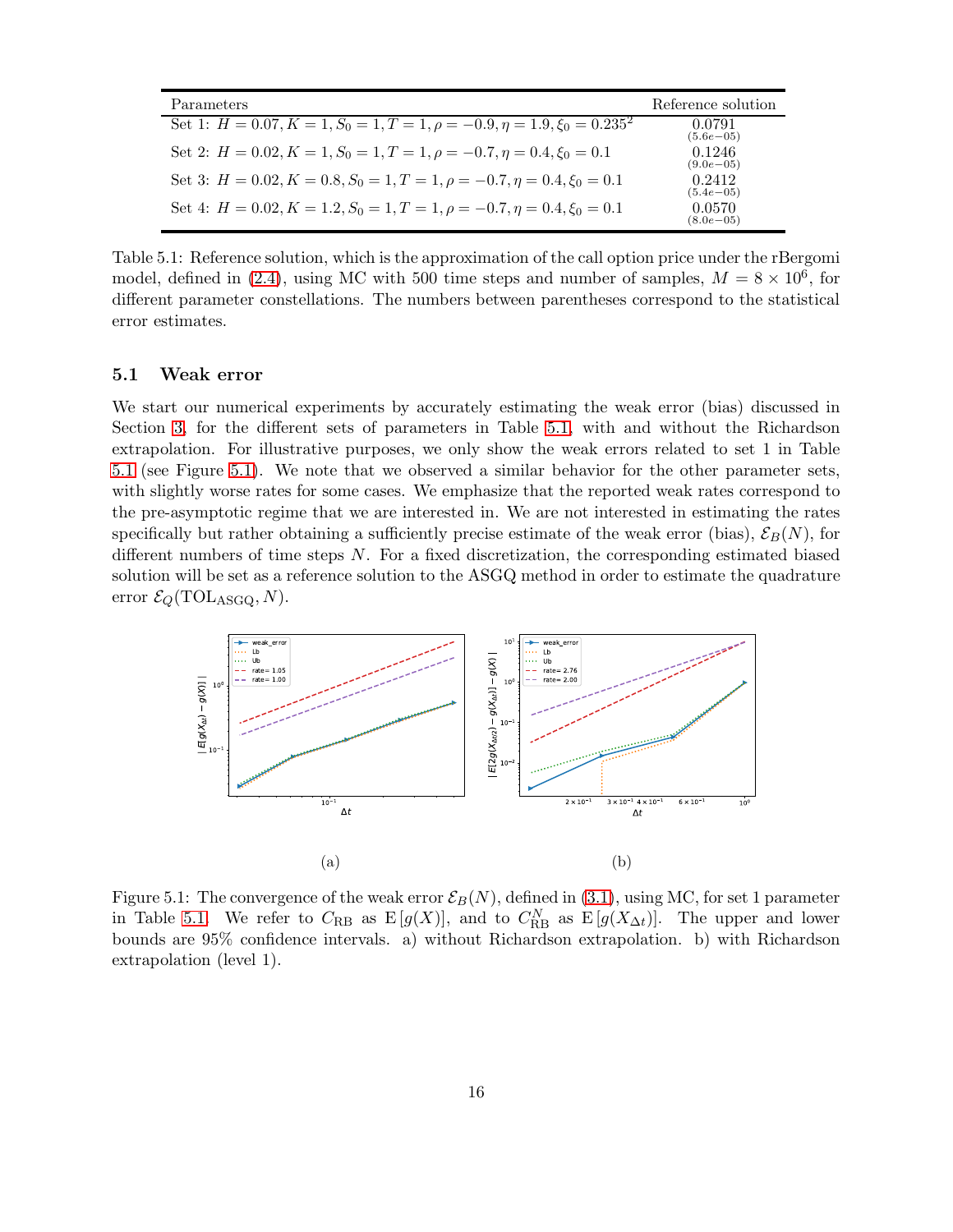### 5.2 Comparing the errors and computational time for MC, QMC and ASGQ

In this section, we conduct a comparison between MC, QMC and ASGQ, in terms of errors and computational time. We show tables and plots reporting the different relative errors involved in the MC and QMC methods (bias and statistical error estimates), and in ASGQ (bias and quadrature error estimates). While fixing a sufficiently small relative error tolerance in the price estimates, we compare the computational time needed for all methods to meet the desired error tolerance. We note that, in all cases, the actual work (runtime) is obtained using an Intel(R) Xeon(R) CPU E5-268 architecture.

For the numerical experiments we conducted for each parameter set, we follow these steps to achieve the reported results:

- i) For a fixed number of time steps,  $N$ , we compute an accurate estimate, using a large number of samples, M, of the biased MC solution,  $C_{RB}^{N}$ . This step also provides us with an estimate of the bias error,  $\mathcal{E}_B(N)$ , defined by [\(4.2\)](#page-8-3).
- ii) The estimated biased solution,  $C_{\text{RB}}^{N}$ , is used as a reference solution to the ASGQ method to compute the quadrature error,  $\mathcal{E}_Q(\text{TOL}_{\text{ASGQ}}, N)$ , defined by [\(4.5\)](#page-10-1).
- iii) In order to compare the different methods, the number of samples,  $M^{\text{QMC}}$  and  $M^{\text{MC}}$ , are chosen so that the statistical errors of randomized QMC,  $\mathcal{E}_{S, \text{QMC}}(M^{\text{QMC}})$ , and MC,  $\mathcal{E}_{S, \text{MC}}(M^{\text{MC}})$ , satisfy

<span id="page-16-1"></span>(5.1) 
$$
\mathcal{E}_{S, \text{QMC}}(M^{\text{QMC}}) = \mathcal{E}_{S, \text{MC}}(M^{\text{MC}}) = \mathcal{E}_B(N) = \frac{\mathcal{E}_{\text{tot}}}{2},
$$

where  $\mathcal{E}_B(N)$  is the bias as defined in [\(4.2\)](#page-8-3) and  $\mathcal{E}_{\text{tot}}$  is the total error.

We show the summary of our numerical findings in Table [5.2,](#page-16-0) which highlights the computational gains achieved by ASGQ and QMC over the MC method to meet a certain error tolerance, which we set approximately to 1%. We note that the results are reported using the best configuration with Richardson extrapolation for each method. More detailed results for each case of parameter set, as in Table [5.1,](#page-15-0) are provided in Sections [5.2.1,](#page-17-0) [5.2.2,](#page-18-0) [5.2.3](#page-19-0) and [5.2.4.](#page-19-1)

<span id="page-16-0"></span>

|       |         | Parameter set Total relative error CPU time ratio (ASGQ/MC) CPU time ratio (QMC/MC) |         |
|-------|---------|-------------------------------------------------------------------------------------|---------|
| Set 1 |         | 6.7\%                                                                               | 10%     |
| Set 2 | $0.2\%$ | $4.7\%$                                                                             | $1.4\%$ |
| Set 3 | $0.4\%$ | 3.8%                                                                                | 4.7%    |
| Set 4 | $2\%$   | 20%                                                                                 | 10%     |

Table 5.2: Summary of relative errors and computational gains, achieved by the different methods. In this table, we highlight the computational gains achieved by ASGQ and QMC over the MC method to meet a certain error tolerance. We note that the ratios are computed for the best configuration with the Richardson extrapolation for each method. We provide details about how we compute these gains, for each case, in Sections [5.2.1,](#page-17-0) [5.2.2,](#page-18-0) [5.2.3,](#page-19-0) and [5.2.4.](#page-19-1)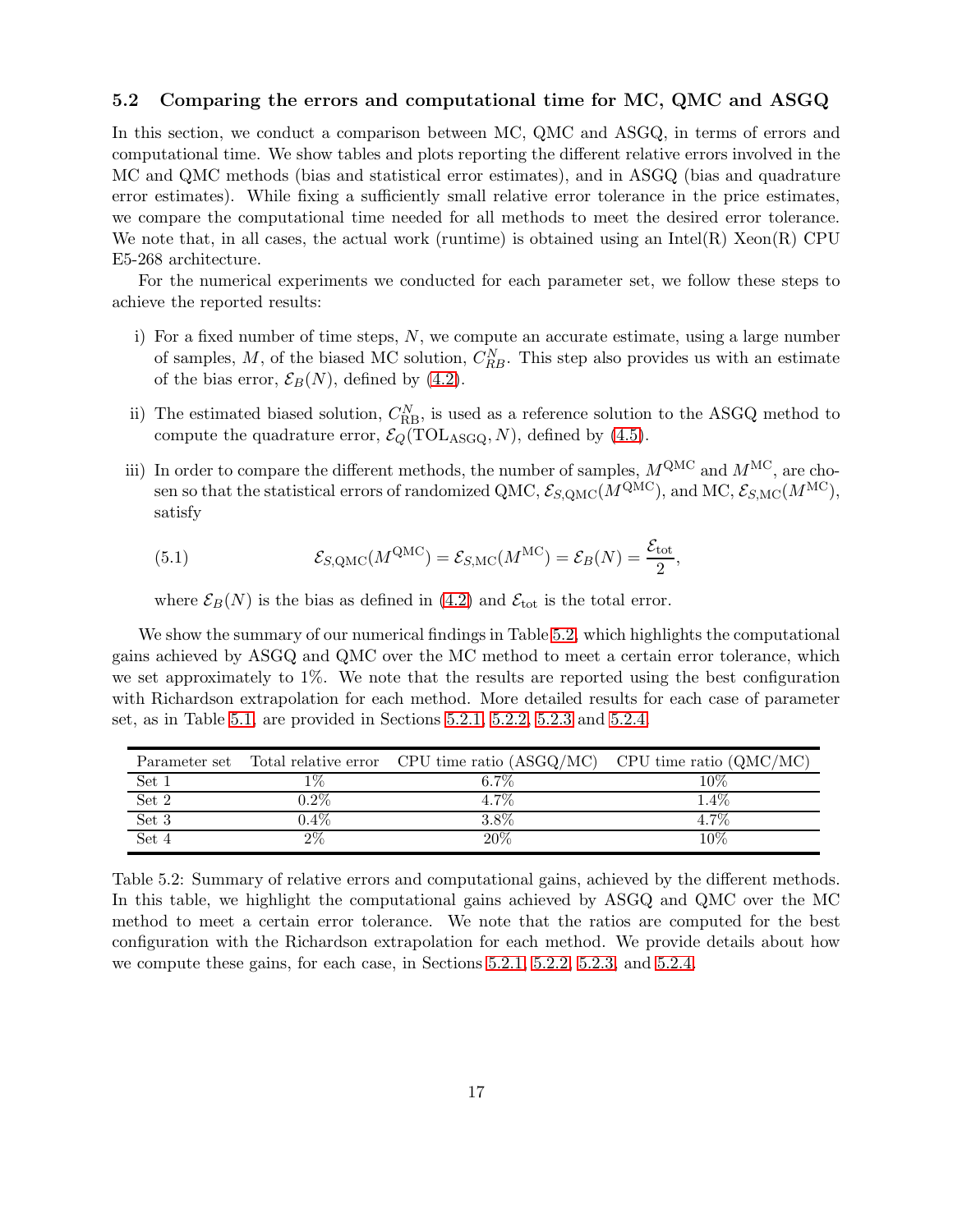### <span id="page-17-0"></span>5.2.1 Case of parameters in Set 1 in Table [5.1](#page-15-0)

In this section, we conduct our numerical experiments for three different scenarios: i) without Richardson extrapolation, ii) with (level 1) Richardson extrapolation, and iii) with (level 2) Richardson extrapolation. Figure [5.2](#page-17-1) shows a comparison of the numerical complexity for each method under the three different scenarios. From this Figure, we conclude that, to achieve a relative error of 1%, the level 1 of the Richardson extrapolation is the optimal configuration for both the MC and the randomized QMC methods, and that the level 2 of the Richardson extrapolation is the optimal configuration for the ASGQ method.

<span id="page-17-1"></span>

Figure 5.2: Comparing the numerical complexity of the different methods with the different configurations in terms of the level of Richardson extrapolation, for the case of parameter set 1 in Table [5.1.](#page-15-0) a) MC methods. b) QMC methods. d) ASGQ methods.

We compare these optimal configurations for each method in Figure [5.3,](#page-18-1) and we show that both ASGQ and QMC outperform MC, in terms of numerical complexity. In particular, to achieve a total relative error of 1%, ASGQ coupled with the level 2 of the Richardson extrapolation requires approximately 6.7% of the work of MC coupled with the level 1 of the Richardson extrapolation, and QMC coupled with the level 1 of the Richardson extrapolation requires approximately 10% of the work of MC coupled with the level 1 of the Richardson extrapolation. We show more detailed outputs for the methods that are compared in Figure [5.3](#page-18-1) in Appendix [A.1.](#page-24-0)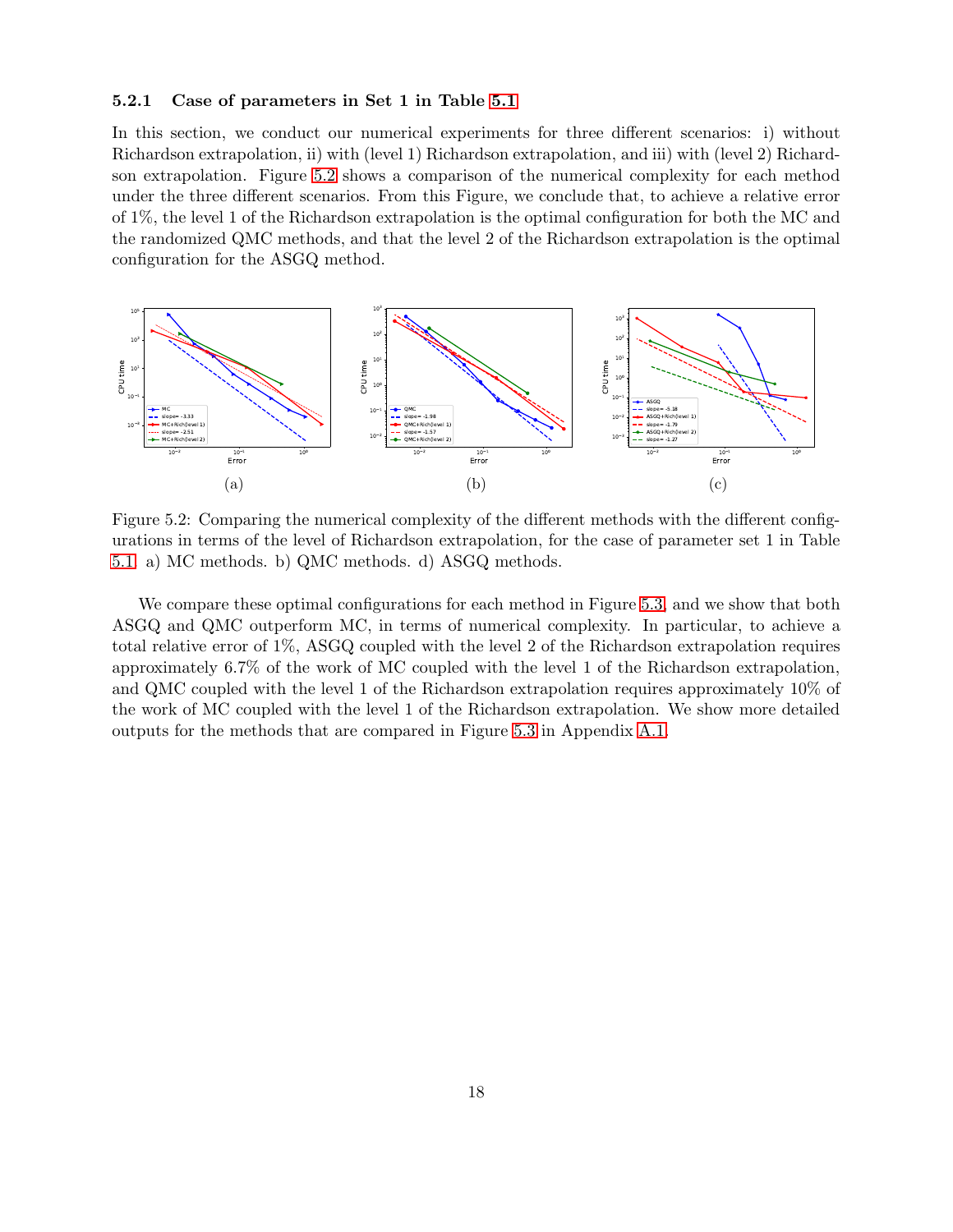<span id="page-18-1"></span>

Figure 5.3: Computational work comparison for the different methods with the best configurations, as concluded from Figure [5.2,](#page-17-1) for the case of parameter set 1 in Table [5.1.](#page-15-0) This plot shows that, to achieve a relative error below 1%, ASGQ coupled with the level 2 of the Richardson extrapolation and QMC coupled with the level 1 of the Richardson extrapolation have a similar performance. Furthermore, they significantly outperform the MC method coupled with the level 1 of the Richardson extrapolation.

#### <span id="page-18-0"></span>5.2.2 Case of parameters in Set 2 in Table [5.1](#page-15-0)

<span id="page-18-2"></span>In this section, we only conduct our numerical experiments for the case without the Richardson extrapolation, since the results show that we meet a small enough relative error tolerance without the need to apply the Richardson extrapolation. We compare the different methods in Figure [5.4,](#page-18-2) and we determine that both ASGQ and QMC outperform MC, in terms of numerical complexity. In particular, to achieve a total relative error of approximately 0.2%, ASGQ requires approximately 4.7% of the work of MC, and that QMC requires approximately 1.4% of the work of MC. We show more detailed outputs for the methods that are compared in Figure [5.4](#page-18-2) in Appendix [A.2.](#page-25-0)



Figure 5.4: Computational work comparison for the different methods, for the case of parameter set 2 in Table [5.1.](#page-15-0) This plot shows that, to achieve a relative error below 1%, ASGQ and QMC have a similar performance and that they outperform the MC method significantly, in terms of computational time.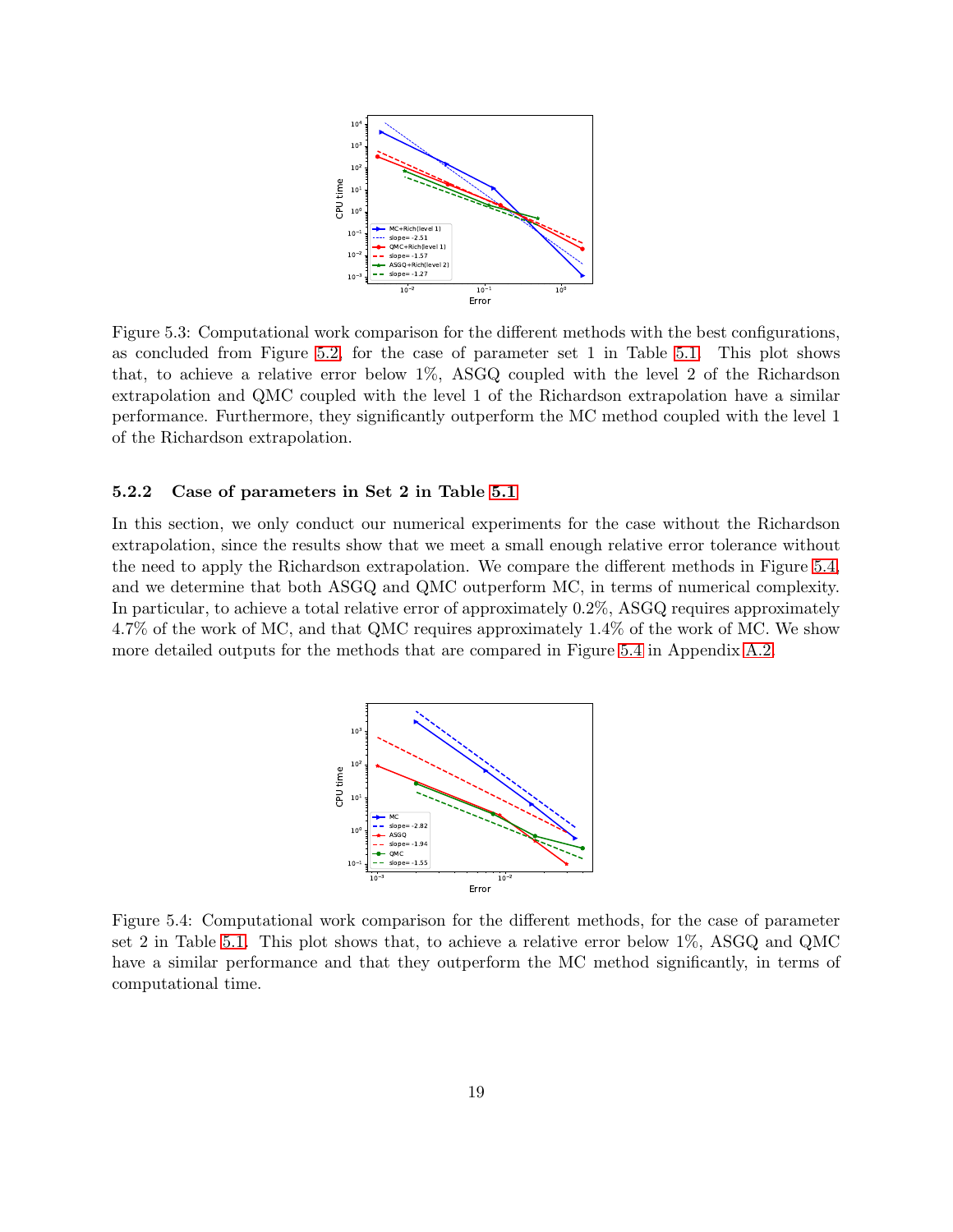#### <span id="page-19-0"></span>5.2.3 Case of parameters in Set 3 in Table [5.1](#page-15-0)

<span id="page-19-2"></span>In this section, we only conduct our numerical experiments for the case without the Richardson extrapolation, since the results show that we meet a small enough relative error tolerance without the need to apply the Richardson extrapolation. We compare the different methods in Figure [5.5,](#page-19-2) and we determine that both ASGQ and QMC outperform MC, in terms of numerical complexity. In particular, to achieve a total relative error of approximately 0.4%, ASGQ requires approximately 3.8% of the work of MC, and that QMC requires approximately 4.7% of the work of MC. We show more detailed outputs for the methods that are compared in Figure [5.5](#page-19-2) in Appendix [A.3.](#page-25-1)



Figure 5.5: Comparison of computational work for the different methods, for the case of parameter set 3 in Table [5.1.](#page-15-0)

#### <span id="page-19-1"></span>5.2.4 Case of parameters in Set 4 in Table [5.1](#page-15-0)

In this section, we only conduct our numerical experiments for the case the without Richardson extrapolation. We compare the different methods in Figure [5.6,](#page-20-0) and we determine that both ASGQ and QMC outperform MC, in terms of numerical complexity. In particular, to achieve a total relative error of approximately 2%, ASGQ requires approximately 20% of the work of MC, and QMC requires approximately 10% of the work of MC. We show more detailed outputs for the methods that are compared in Figure [5.6](#page-20-0) in Appendix [A.4.](#page-26-0) Similar to the case of set 1 parameters, illustrated in section [5.2.1,](#page-17-0) we believe that the Richardson extrapolation will improve the performance of the ASGQ and QMC methods. We should also point out that, since we are in the out of the money regime in this case, a fairer comparison of the methods may be done after coupling them with an importance sampling method, so that more points are sampled in the right region of the payoff function.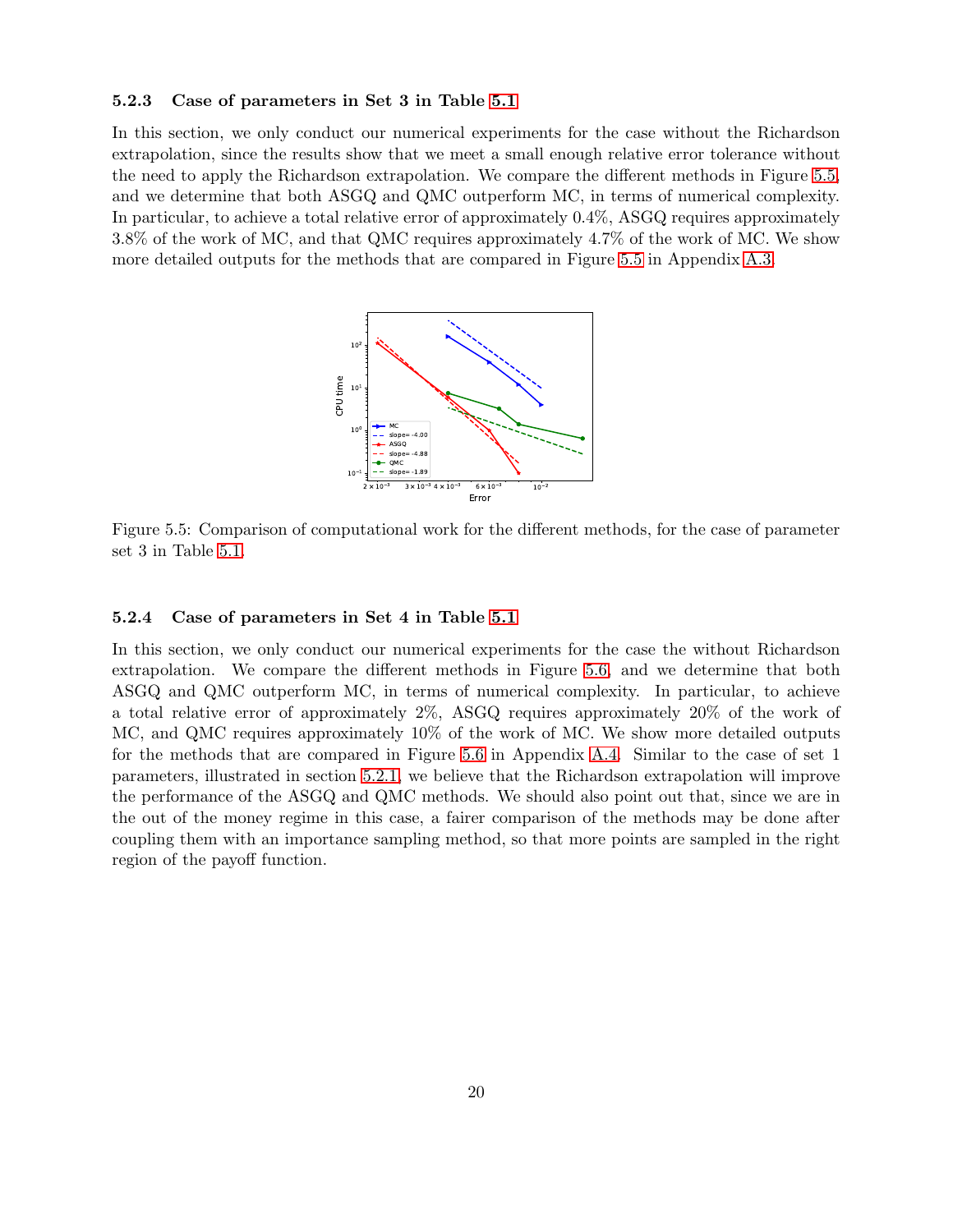<span id="page-20-0"></span>

Figure 5.6: Comparison of computational work for the different methods, for the case of parameter set 4 in Table [5.1.](#page-15-0)

# 6 Conclusions and future work

In this work, we propose novel, fast option pricers, for options whose underlyings follow the rBergomi model, as in [\[5\]](#page-21-0). The new methods are based on hierarchical deterministic quadrature methods: i) ASGQ using the same construction as in [\[27\]](#page-23-9), and ii) the QMC method. Both techniques are coupled with a Brownian bridge construction and the Richardson extrapolation on the weak error.

Given that the only prevalent option, in this context, is to use different variants of the MC method, which is computationally expensive, our main contribution is to propose a competitive alternative to the MC approach that is based on deterministic quadrature methods. We believe that we are the first to propose (and design) a pricing method, in the context of rough volatility models, that is based on deterministic quadrature, and that our approach opens a new research direction to investigate the performance of other methods besides MC, for pricing and calibrating under rough volatility models.

Assuming one targets price estimates with a sufficiently small relative error tolerance, our proposed methods demonstrate substantial computational gains over the standard MC method, when pricing under the rBergomi model, even for very small values of the Hurst parameter. We show these gains through our numerical experiments for different parameter constellations. We clarify that we do not claim that these gains will hold in the asymptotic regime, i.e., for higher accuracy requirements. Furthermore, the use of the Richardson extrapolation is justified in the pre-asymptotic regime, for which our observed experimental results suggest a convergence of order one for the weak error. We emphasize that, to the best of our knowledge, no proper weak error analysis has been done in the rough volatility context, but we claim that both hybrid and exact schemes have a weak error of order one, which is justified, at least numerically. While our focus is on the rBergomi model, our approach is applicable to a wide class of stochastic volatility models, in particular rough volatility models.

In this work, we limit ourselves to compare our novel proposed method against the standard MC. A more systematic comparison against the variant of MC proposed in [\[35\]](#page-23-2) can be carried out, but this remains for a future study. Another future research direction is to provide a reliable method for controlling the quadrature error for ASGQ which is, to the best of our knowledge, still an open research problem. This is even more challenging in our context, especially for low values of H. We emphasize that the main aim of this work is to illustrate the high potential of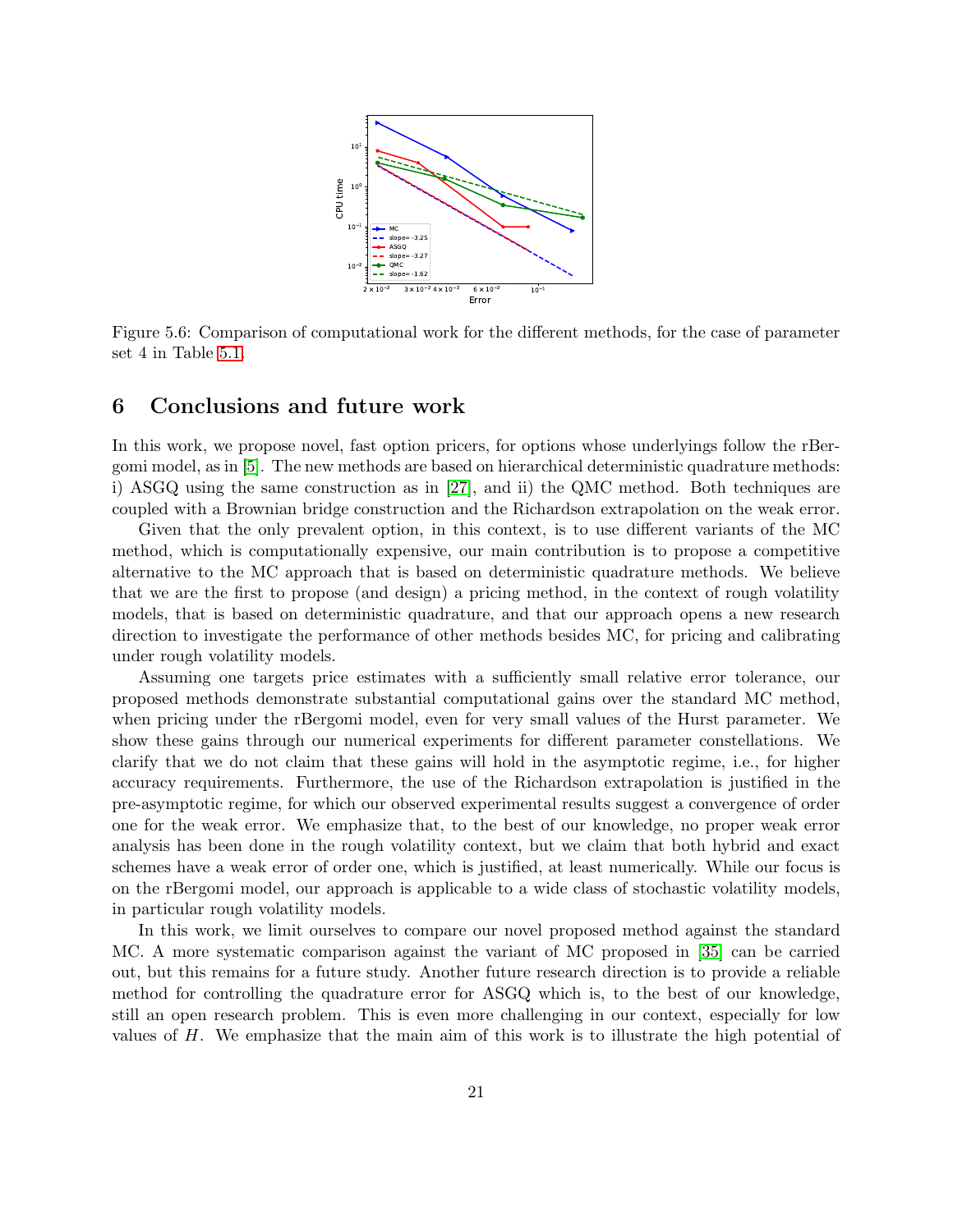the deterministic quadrature, when coupled with hierarchical representations, for pricing options under the rBergomi model. Lastly, we note that accelerating our novel approach can be achieved by using better versions of the ASGQ and QMC methods or an alternative weak approximation of rough volatility models, based on a Donsker type approximation, as recently suggested in [\[28\]](#page-23-16). The ASGQ and QMC methods proposed in this work can also be applied in the context of this scheme; in this case, we only have an N-dimensional input rather than a  $(2N)$ -dimensional input for the integration problem  $(4.1)$ , with N being the number of time steps. Further analysis, in particular regarding the Richardson approximation, will be done in future research.

Acknowledgments C. Bayer gratefully acknowledges support from the German Research Foundation (DFG), via the Cluster of Excellence MATH+ (project AA4-2) and the individual grant BA5484/1. This work was supported by the KAUST Office of Sponsored Research (OSR) under Award No. URF/1/2584-01-01 and the Alexander von Humboldt Foundation. C. Ben Hammouda and R. Tempone are members of the KAUST SRI Center for Uncertainty Quantification in Computational Science and Engineering. The authors would like to thank Joakim Beck, Eric Joseph Hall and Erik von Schwerin for their helpful and constructive comments. The authors are also very grateful to the anonymous referees for their valuable comments and suggestions that greatly contributed to shape the final version of the paper.

# References Cited

- <span id="page-21-7"></span><span id="page-21-3"></span>[1] Eduardo Abi Jaber. Lifting the Heston model. Quantitative Finance, 19(12):1995–2013, 2019.
- [2] Peter A Acworth, Mark Broadie, and Paul Glasserman. A comparison of some Monte Carlo and quasi Monte Carlo techniques for option pricing. In Monte Carlo and Quasi-Monte Carlo Methods 1996, pages 1–18. Springer, 1998.
- <span id="page-21-2"></span>[3] Elisa Alòs, Jorge A León, and Josep Vives. On the short-time behavior of the implied volatility for jump-diffusion models with stochastic volatility. Finance and Stochastics, 11(4):571–589, 2007.
- <span id="page-21-1"></span>[4] Pierre Bajgrowicz, Olivier Scaillet, and Adrien Treccani. Jumps in high-frequency data: Spurious detections, dynamics, and news. Management Science, 62(8):2198–2217, 2015.
- <span id="page-21-0"></span>[5] Christian Bayer, Peter Friz, and Jim Gatheral. Pricing under rough volatility. Quantitative Finance, 16(6):887–904, 2016.
- <span id="page-21-4"></span>[6] Christian Bayer, Peter K Friz, Paul Gassiat, Joerg Martin, and Benjamin Stemper. A regularity structure for rough volatility. arXiv preprint arXiv:1710.07481, 2017.
- <span id="page-21-5"></span>[7] Christian Bayer, Peter K Friz, Archil Gulisashvili, Blanka Horvath, and Benjamin Stemper. Short-time near-the-money skew in rough fractional volatility models. Quantitative Finance, pages 1–20, 2018.
- <span id="page-21-6"></span>[8] Christian Bayer, Markus Siebenmorgen, and Rául Tempone. Smoothing the payoff for efficient computation of basket option pricing. Quantitative Finance, 18(3):491–505, 2018.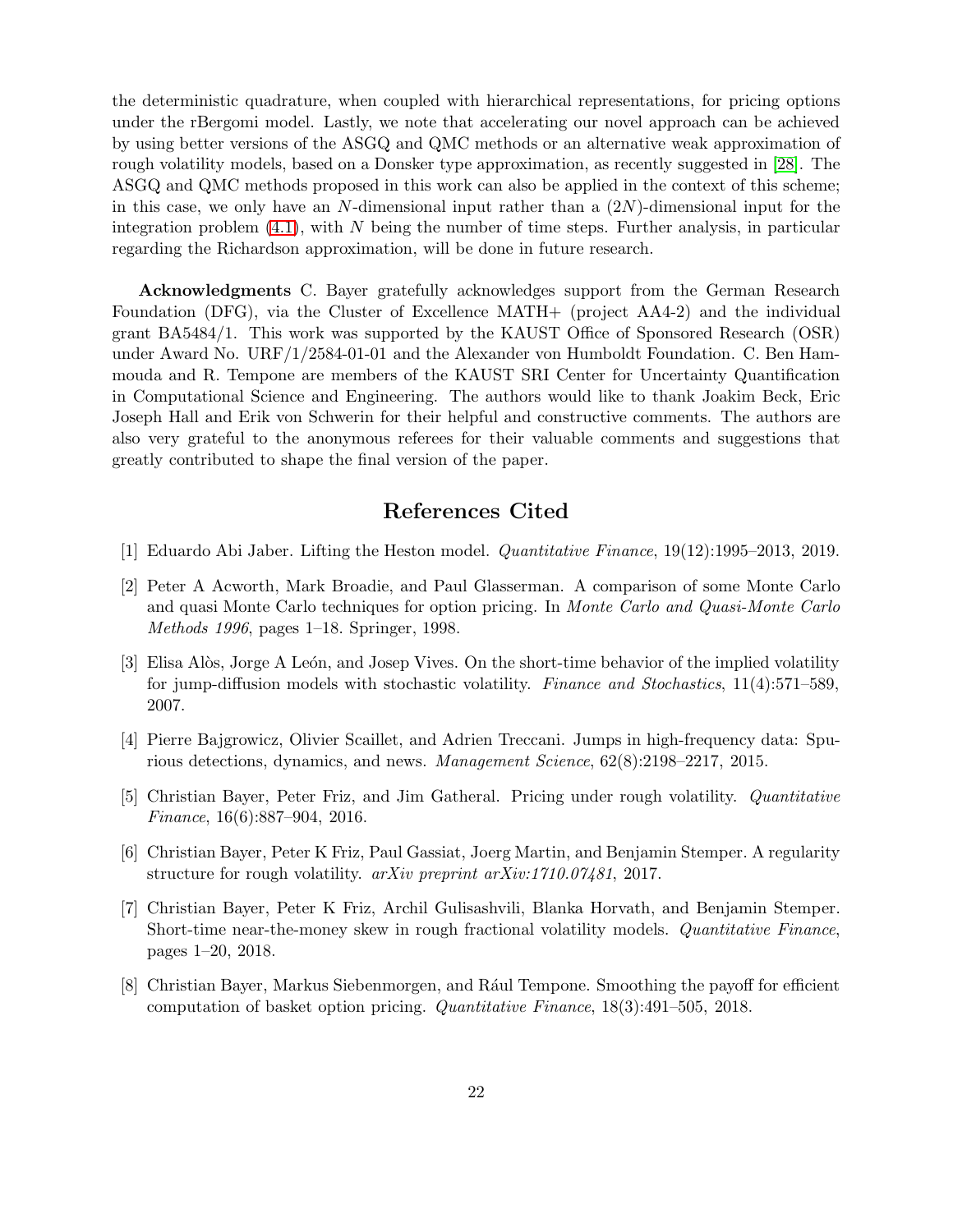- <span id="page-22-12"></span><span id="page-22-6"></span>[9] Mikkel Bennedsen, Asger Lunde, and Mikko S Pakkanen. Decoupling the short-and long-term behavior of stochastic volatility. arXiv preprint arXiv:1610.00332, 2016.
- <span id="page-22-7"></span>[10] Mikkel Bennedsen, Asger Lunde, and Mikko S Pakkanen. Hybrid scheme for Brownian semistationary processes. Finance and Stochastics, 21(4):931–965, 2017.
- <span id="page-22-4"></span>[11] Lorenzo Bergomi. Smile dynamics II. Risk, 18:67–73, 2005.
- <span id="page-22-14"></span>[12] F. Biagini, Y. Hu, B. Øksendal, and T. Zhang. Stochastic calculus for fractional Brownian motion and applications. Probability and its Applications. Springer London, 2008.
- <span id="page-22-16"></span>[13] Hans-Joachim Bungartz and Michael Griebel. Sparse grids. Acta numerica, 13:147–269, 2004.
- <span id="page-22-0"></span>[14] Russel E Caflisch, William J Morokoff, and Art B Owen. Valuation of mortgage backed securities using Brownian bridges to reduce effective dimension. 1997.
- <span id="page-22-15"></span>[15] Kim Christensen, Roel CA Oomen, and Mark Podolskij. Fact or friction: Jumps at ultra high frequency. Journal of Financial Economics, 114(3):576–599, 2014.
- <span id="page-22-3"></span>[16] Ronald Cools and Dirk Nuyens. A Belgian view on lattice rules. In Monte Carlo and Quasi-Monte Carlo Methods 2006, pages 3–21. Springer, 2008.
- <span id="page-22-8"></span>[17] Laure Coutin. An introduction to (stochastic) calculus with respect to fractional Brownian motion. In *Séminaire de Probabilités XL*, pages 3–65. Springer, 2007.
- <span id="page-22-10"></span>[18] Omar El Euch, Jim Gatheral, and Mathieu Rosenbaum. Roughening Heston. Available at SSRN 3116887, 2018.
- [19] Omar El Euch and Mathieu Rosenbaum. The characteristic function of rough Heston models. Mathematical Finance, 29(1):3–38, 2019.
- <span id="page-22-9"></span>[20] Omar El Euch, Mathieu Rosenbaum, et al. Perfect hedging in rough Heston models. The Annals of Applied Probability, 28(6):3813–3856, 2018.
- <span id="page-22-13"></span>[21] Martin Forde and Hongzhong Zhang. Asymptotics for rough stochastic volatility models. SIAM Journal on Financial Mathematics, 8(1):114–145, 2017.
- <span id="page-22-2"></span>[22] Masaaki Fukasawa. Asymptotic analysis for stochastic volatility: martingale expansion. Finance and Stochastics, 15(4):635–654, 2011.
- <span id="page-22-5"></span>[23] Jim Gatheral, Thibault Jaisson, Andrew Lesniewski, and Mathieu Rosenbaum. Volatility is rough, part 2: Pricing. Workshop on Stochastic and Quantitative Finance, Imperial College London, London, 2014.
- <span id="page-22-11"></span><span id="page-22-1"></span>[24] Jim Gatheral, Thibault Jaisson, and Mathieu Rosenbaum. Volatility is rough. Quantitative Finance, 18(6):933–949, 2018.
- [25] Jim Gatheral and Martin Keller-Ressel. Affine forward variance models. Finance and Stochastics, pages 1–33.
- <span id="page-22-17"></span>[26] Paul Glasserman. Monte Carlo methods in financial engineering. Springer, New York, 2004.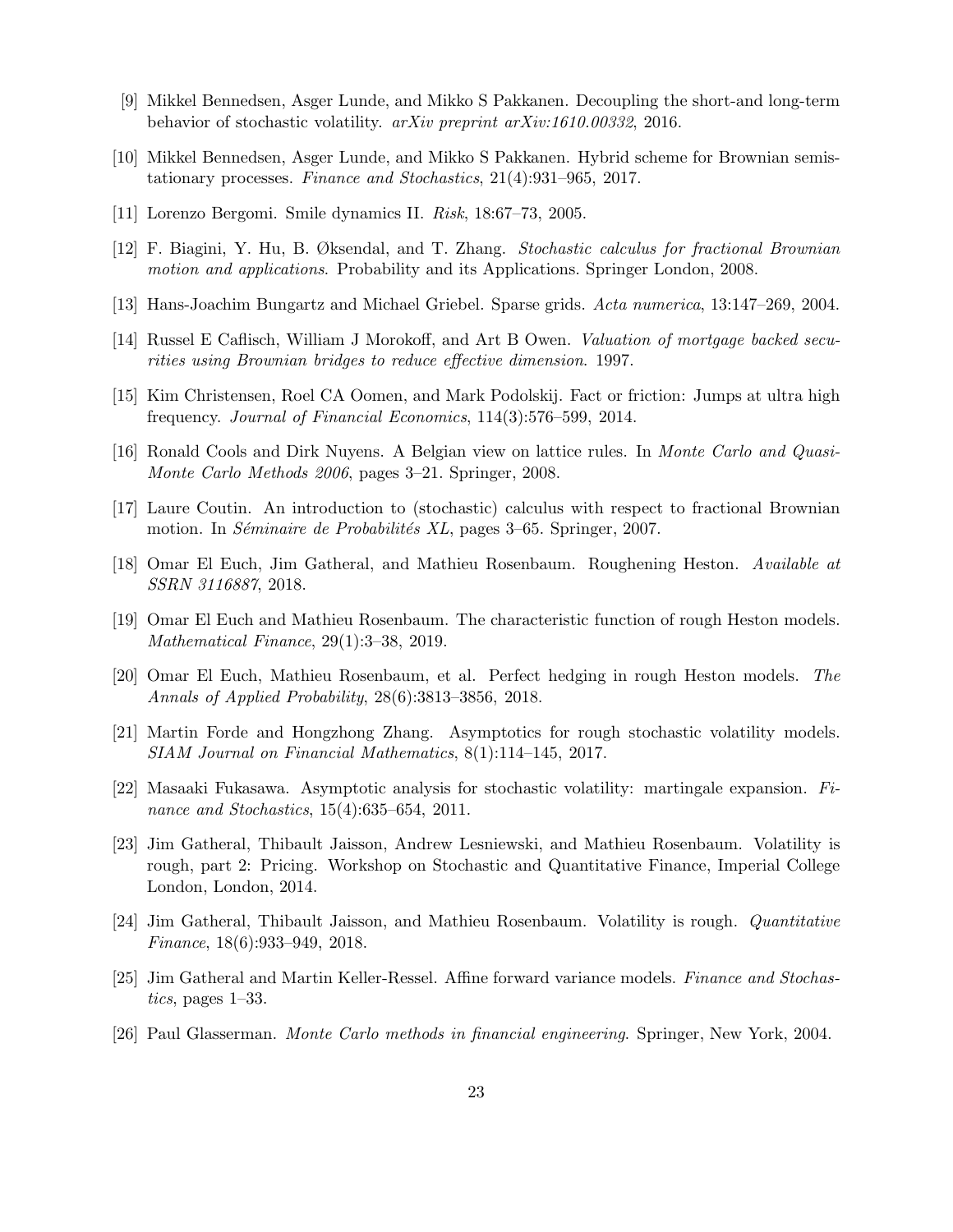- <span id="page-23-9"></span>[27] Abdul-Lateef Haji-Ali, Fabio Nobile, Lorenzo Tamellini, and Rául Tempone. Multi-index stochastic collocation for random PDEs. Computer Methods in Applied Mechanics and Engineering, 306:95–122, 2016.
- <span id="page-23-16"></span><span id="page-23-14"></span>[28] Blanka Horvath, Antoine Jacquier, and Aitor Muguruza. Functional central limit theorems for rough volatility. Available at SSRN 3078743, 2017.
- <span id="page-23-1"></span>[29] Junichi Imai and Ken Seng Tan. Minimizing effective dimension using linear transformation. In Monte Carlo and Quasi-Monte Carlo Methods 2002, pages 275–292. Springer, 2004.
- <span id="page-23-3"></span>[30] Eduardo Abi Jaber, Martin Larsson, Sergio Pulido, et al. Affine Volterra processes. The Annals of Applied Probability, 29(5):3155–3200, 2019.
- <span id="page-23-4"></span>[31] Antoine Jacquier, Claude Martini, and Aitor Muguruza. On VIX futures in the rough Bergomi model. Quantitative Finance, 18(1):45–61, 2018.
- <span id="page-23-0"></span>[32] Antoine Jacquier, Mikko S Pakkanen, and Henry Stone. Pathwise large deviations for the rough Bergomi model. Journal of Applied Probability, 55(4):1078–1092, 2018.
- <span id="page-23-7"></span>[33] Benoit B Mandelbrot and John W Van Ness. Fractional Brownian motions, fractional noises and applications.  $SIAM$  review,  $10(4):422-437$ , 1968.
- [34] Domenico Marinucci and Peter M Robinson. Alternative forms of fractional Brownian motion. Journal of statistical planning and inference, 80(1-2):111–122, 1999.
- <span id="page-23-12"></span><span id="page-23-2"></span>[35] Ryan McCrickerd and Mikko S Pakkanen. Turbocharging Monte Carlo pricing for the rough Bergomi model. Quantitative Finance, pages 1–10, 2018.
- [36] William J Morokoff and Russel E Caflisch. Quasi-random sequences and their discrepancies. SIAM Journal on Scientific Computing, 15(6):1251–1279, 1994.
- <span id="page-23-13"></span>[37] Bradley Moskowitz and Russel E Caflisch. Smoothness and dimension reduction in quasi-Monte Carlo methods. Mathematical and Computer Modelling, 23(8):37–54, 1996.
- <span id="page-23-11"></span><span id="page-23-5"></span>[38] Andreas Neuenkirch and Taras Shalaiko. The order barrier for strong approximation of rough volatility models. arXiv preprint arXiv:1606.03854, 2016.
- <span id="page-23-8"></span>[39] Dirk Nuyens. The construction of good lattice rules and polynomial lattice rules., 2014.
- <span id="page-23-6"></span>[40] Jean Picard. Representation formulae for the fractional Brownian motion. In Séminaire de Probabilités XLIII, pages 3–70. Springer, 2011.
- [41] Marc Romano and Nizar Touzi. Contingent claims and market completeness in a stochastic volatility model. Mathematical Finance, 7(4):399–412, 1997.
- <span id="page-23-15"></span><span id="page-23-10"></span>[42] Ian H Sloan. Lattice methods for multiple integration. Journal of Computational and Applied Mathematics, 12:131–143, 1985.
- [43] Denis Talay and Luciano Tubaro. Expansion of the global error for numerical schemes solving stochastic differential equations. Stochastic analysis and applications, 8(4):483–509, 1990.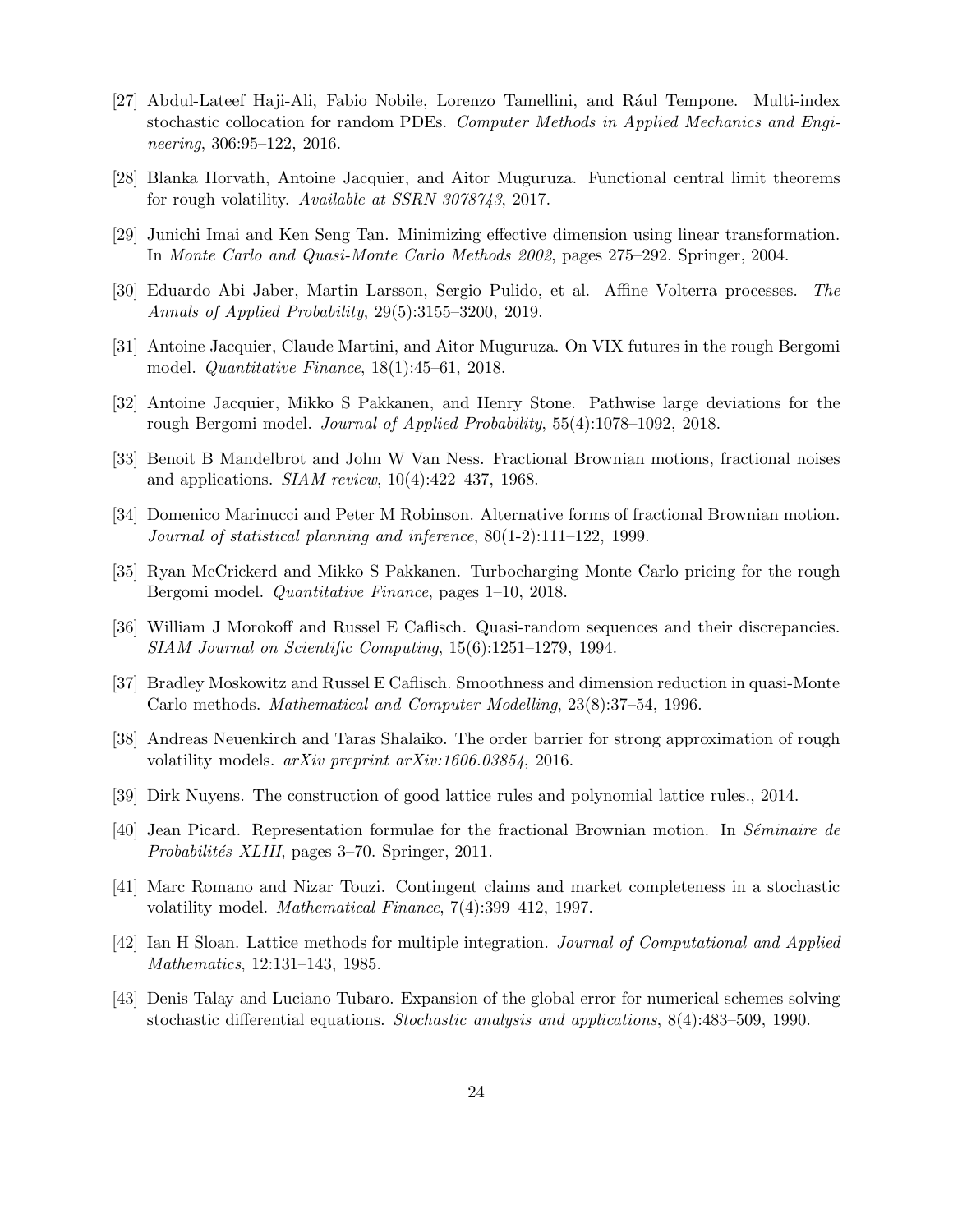# <span id="page-24-0"></span>A Appendix

### A.1 Case of set 1 parameters in table [5.1](#page-15-0)

| Method                                      |                      | <b>Steps</b>         |                         |                           |
|---------------------------------------------|----------------------|----------------------|-------------------------|---------------------------|
|                                             | $1 - 2$              | $2 - 4$              | $4 - 8$                 | $8 - 16$                  |
| $QMC + level 1$ of Richardson extrapolation | 1.87<br>(0.96, 0.91) | 0.16<br>(0.07, 0.09) | 0.033<br>(0.015, 0.018) | 0.0044<br>(0.002, 0.002)  |
| $M(\text{# QMC samples})$                   | 128                  | 8192                 | 131072                  | 2097152                   |
| $MC + level 1$ of Richardson extrapolation  | 1.88<br>(0.96, 0.92) | 0.14<br>(0.07, 0.07) | 0.03<br>(0.015, 0.015)  | 0.0044<br>(0.002, 0.0024) |
| $M(\text{# MC samples})$                    | $4 \times 10$        | $8 \times 10^3$      | $16 \times 10^{4}$      | $5 \times 10^5$           |

Table A.1: Total relative error of MC and randomized QMC coupled with the Richardson extrapolation (level 1), to compute the call option price for different numbers of time steps. The values between parentheses correspond to the different errors contributing to the total relative error: the bias and the statistical error estimates. The number of MC and QMC samples, M, are chosen to satisfy  $(5.1)$ .

| Method                                              |        |      | <b>Steps</b>             |      |
|-----------------------------------------------------|--------|------|--------------------------|------|
|                                                     |        |      | $1-2$ $2-4$ $4-8$ $8-16$ |      |
| $QMC + level 1$ of Richardson extrapolation $0.018$ |        |      |                          | 333  |
| $MC + level 1$ of Richardson extrapolation          | 0.0012 | - 12 | 152.                     | 4400 |

Table A.2: Comparison of the computational time (in seconds) of MC and randomized QMC coupled with the Richardson extrapolation (level 1) to compute the call option price of the rBergomi model for different numbers of time steps. The average MC CPU time is computed over 100 runs.

| Method                                                                          |                      | <b>Steps</b>            |
|---------------------------------------------------------------------------------|----------------------|-------------------------|
|                                                                                 |                      | $1-2-4$ $2-4-8$         |
| ASGQ + level 2 of Richardson extrapolation (TOL <sub>ASGO</sub> = $10^{-1}$ )   | 0.54<br>(0.24, 0.30) | 0.113<br>(0.006, 0.107) |
| ASGQ + level 2 of Richardson extrapolation (TOL <sub>ASGQ</sub> = $5.10^{-2}$ ) | 0.49<br>(0.24, 0.25) | 0.009<br>(0.006, 0.003) |

Table A.3: Total relative error of ASGQ, coupled with the Richardson extrapolation (level 2), to compute the call option price for different numbers of time steps. The values between parentheses correspond to the different errors contributing to the total relative error: the bias and quadrature errors.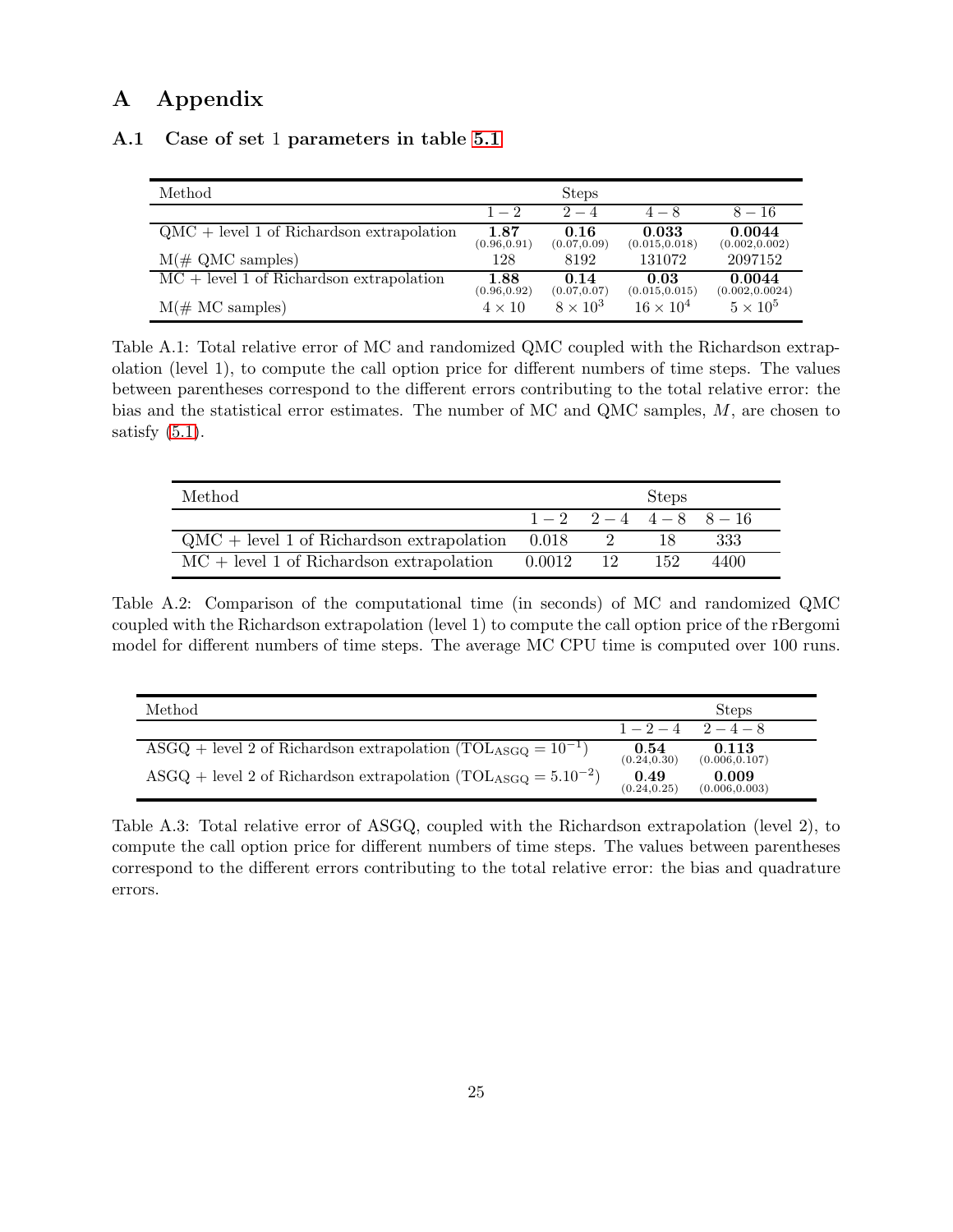| Method.                                                                         |                 | <b>Steps</b> |  |
|---------------------------------------------------------------------------------|-----------------|--------------|--|
|                                                                                 | $1-2-4$ $2-4-8$ |              |  |
| ASGQ + level 2 of Richardson extrapolation (TOL <sub>ASGO</sub> = $10^{-1}$ )   | $0.2\,$         |              |  |
| ASGQ + level 2 of Richardson extrapolation (TOL <sub>ASGQ</sub> = $5.10^{-2}$ ) | 0.5             | 74           |  |

Table A.4: Comparison of the computational time (in seconds) of ASGQ coupled with the Richardson extrapolation (level 2) to compute the call option price of the rBergomi model for different numbers of time steps.

<span id="page-25-0"></span>

| A.2 Case of set 2 parameters in table 5.1 |  |  |  |  |
|-------------------------------------------|--|--|--|--|
|-------------------------------------------|--|--|--|--|

| Method                        |                  | <b>Steps</b>    |                 |                    |
|-------------------------------|------------------|-----------------|-----------------|--------------------|
|                               | $\overline{2}$   | 4               | 8               | 16                 |
| ASGQ $(TOL_{ASGQ} = 10^{-1})$ | 0.03             | 0.022           | 0.022           | 0.017              |
|                               | (0.02, 0.01)     | (0.008, 0.014)  | (0.004, 0.018)  | (0.001, 0.016)     |
| ASGQ $(TOL_{ASGQ} = 10^{-2})$ | 0.03             | 0.017           | 0.008           | 0.001              |
|                               | (0.02, 0.01)     | (0.008, 0.009)  | (0.004, 0.004)  | $(0.001, 4e - 04)$ |
| QMC                           | 0.04             | 0.017           | 0.008           | 0.002              |
|                               | (0.02, 0.02)     | (0.008, 0.009)  | (0.004, 0.004)  | (0.001, 0.001)     |
| $M(\text{# QMC samples})$     | 4096             | 8192            | 32768           | 262144             |
| МC                            | 0.04             | 0.016           | 0.007           | 0.002              |
|                               | (0.02, 0.02)     | (0.008, 0.008)  | (0.004, 0.003)  | (0.001, 0.001)     |
| $M(\text{# MC samples})$      | $16 \times 10^3$ | $8 \times 10^4$ | $4 \times 10^5$ | $4 \times 10^6$    |

Table A.5: Total relative error of the different methods without the Richardson extrapolation, to compute the call option price for different numbers of time steps. The values between parentheses correspond to the different errors contributing to the total relative error; for ASGQ, we report the bias and quadrature errors, and for MC and QMC, we report the bias and the statistical error estimates. The number of MC and QMC samples,  $M$ , are chosen to satisfy  $(5.1)$ .

| Method                        | <b>Steps</b> |       |      |      |  |  |
|-------------------------------|--------------|-------|------|------|--|--|
|                               |              |       |      | 16   |  |  |
| ASGQ $(TOL_{ASGQ} = 10^{-1})$ | 0.1          | - 0.1 | 0.2  | 0.8  |  |  |
| ASGQ $(TOL_{ASGO} = 10^{-2})$ | 0.1          | 0.5   |      | 92   |  |  |
| QMC method                    | 0.3          | 0.7   | 3.25 | 27   |  |  |
| MC method                     | በ 6          |       | 66   | 1976 |  |  |

Table A.6: Comparison of the computational time (in seconds) of the different methods to compute the call option price of the rBergomi model for different numbers of time steps. The average MC CPU time is computed over 100 runs.

### <span id="page-25-1"></span>A.3 Case of set 3 parameters in table [5.1](#page-15-0)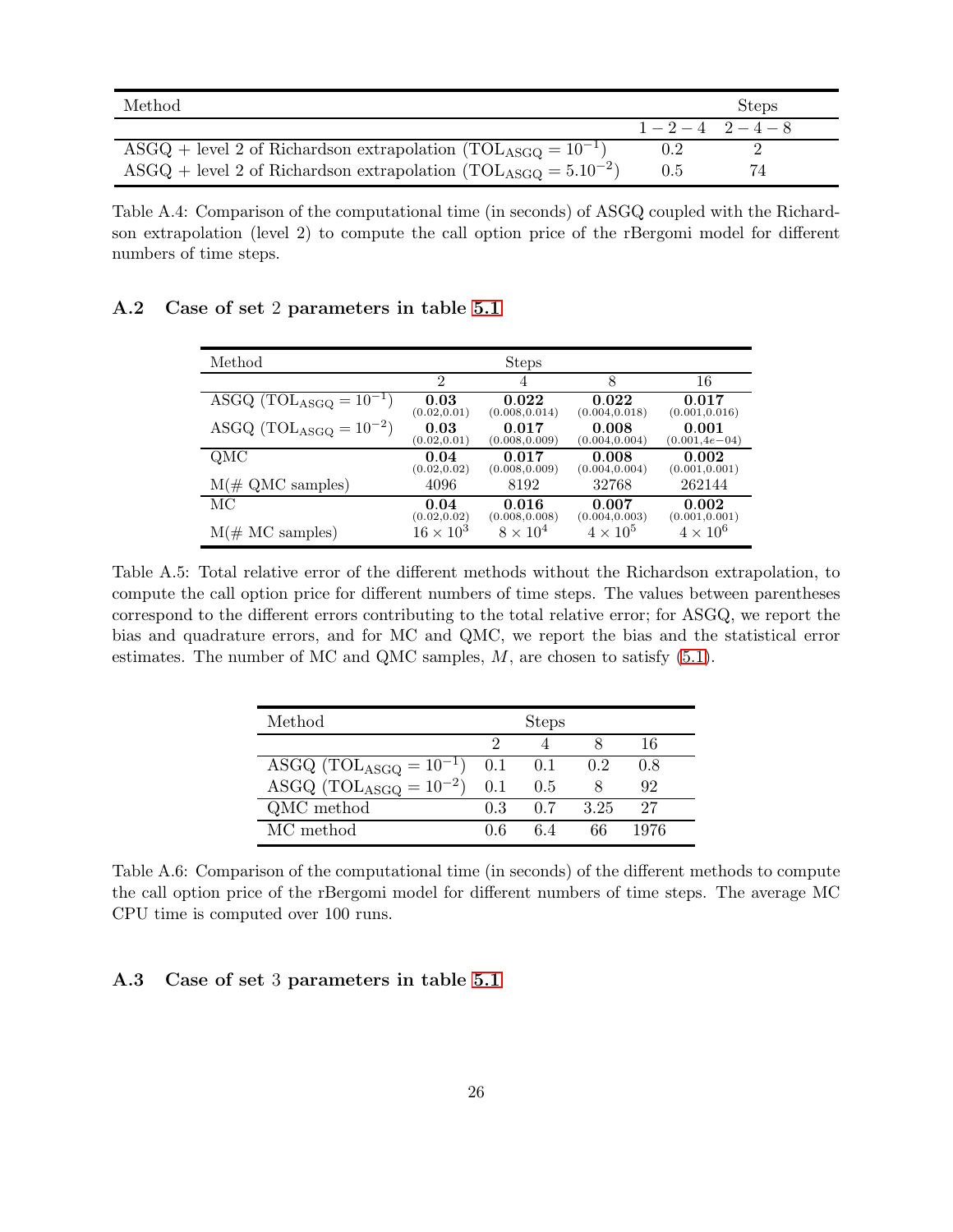| Method                        |                             | <b>Steps</b>                |                             |                             |
|-------------------------------|-----------------------------|-----------------------------|-----------------------------|-----------------------------|
|                               | $\mathfrak{D}$              | 4                           | 8                           | 16                          |
| ASGQ $(TOL_{ASGQ} = 10^{-1})$ | 0.008                       | 0.009                       | 0.008                       | 0.009                       |
|                               | (0.006, 0.002)              | (0.004, 0.005)              | (0.003, 0.005)              | (0.002, 0.007)              |
| ASGQ $(TOL_{ASGQ} = 10^{-2})$ | 0.008                       | 0.009                       | 0.005                       | 0.002                       |
|                               | (0.006, 0.002)              | (0.004, 0.005)              | (0.003, 0.002)              | $(0.002, 1e-04)$            |
| ASGQ $(TOL_{ASGQ} = 10^{-3})$ | 0.008                       | 0.006                       | 0.003                       | 0.002                       |
|                               | (0.006, 0.002)              | (0.004, 0.002)              | $(0.003, 1e-04)$            | $(0.002, 1e-04)$            |
| ASGQ $(TOL_{ASGQ} = 10^{-4})$ | 0.006<br>$(0.006, 4e - 04)$ | 0.004<br>$(0.004, 2e - 04)$ | 0.003<br>$(0.003, 1e-04)$   |                             |
| QMC                           | 0.015                       | 0.008                       | 0.0066                      | 0.004                       |
|                               | (0.006, 0.009)              | (0.004, 0.004)              | (0.003, 0.0036)             | (0.002, 0.002)              |
| $M(\text{# QMC samples})$     | $2^3 \times 2^{10} = 8192$  | $2^3 \times 2^{11} = 16384$ | $2^3 \times 2^{12} = 32768$ | $2^3 \times 2^{13} = 65536$ |
| MC                            | 0.01                        | 0.008                       | 0.006                       | 0.004                       |
|                               | (0.006, 0.005)              | (0.004, 0.004)              | (0.003, 0.003)              | (0.002, 0.002)              |
| $M(\text{# MC samples})$      | $8 \times 10^4$             | $16 \times 10^{4}$          | $24 \times 10^4$            | $32 \times 10^{4}$          |

Table A.7: Total relative error of the different methods without the Richardson extrapolation, to compute the call option price for different numbers of time steps. The values between parentheses correspond to the different errors contributing to the total relative error; for ASGQ, we report the bias and quadrature errors, and for MC and QMC, we report the bias and the statistical error estimates. The number of MC and QMC samples,  $M$ , are chosen to satisfy [\(5.1\)](#page-16-1).

| Method                           | <b>Steps</b> |      |      |      |  |
|----------------------------------|--------------|------|------|------|--|
|                                  | റ            |      | 8    | 16   |  |
| ASGQ $(TOL_{ASGQ} = 10^{-1})$    | 0.1          | 0.1  | 0.1  |      |  |
| ASGQ (TOL $_{\rm ASGQ}=10^{-2})$ | 0.1          | 0.15 | 9    | 112  |  |
| ASGQ $(TOL_{ASGQ} = 10^{-3})$    | 0.2          | 2    | 27   | 2226 |  |
| ASGQ $(TOL_{ASGQ} = 10^{-4})$    |              | 6    | 136  |      |  |
| QMC method                       | 0.65         | 1.4  | 3.25 | 7.5  |  |
| MC method                        |              | 19   |      | 160  |  |

Table A.8: Comparison of the computational time (in seconds) of the different methods to compute the call option price of the rBergomi model for different numbers of time steps. The average MC CPU time is computed over 100 runs.

### <span id="page-26-0"></span>A.4 Case of set 4 parameters in table [5.1](#page-15-0)